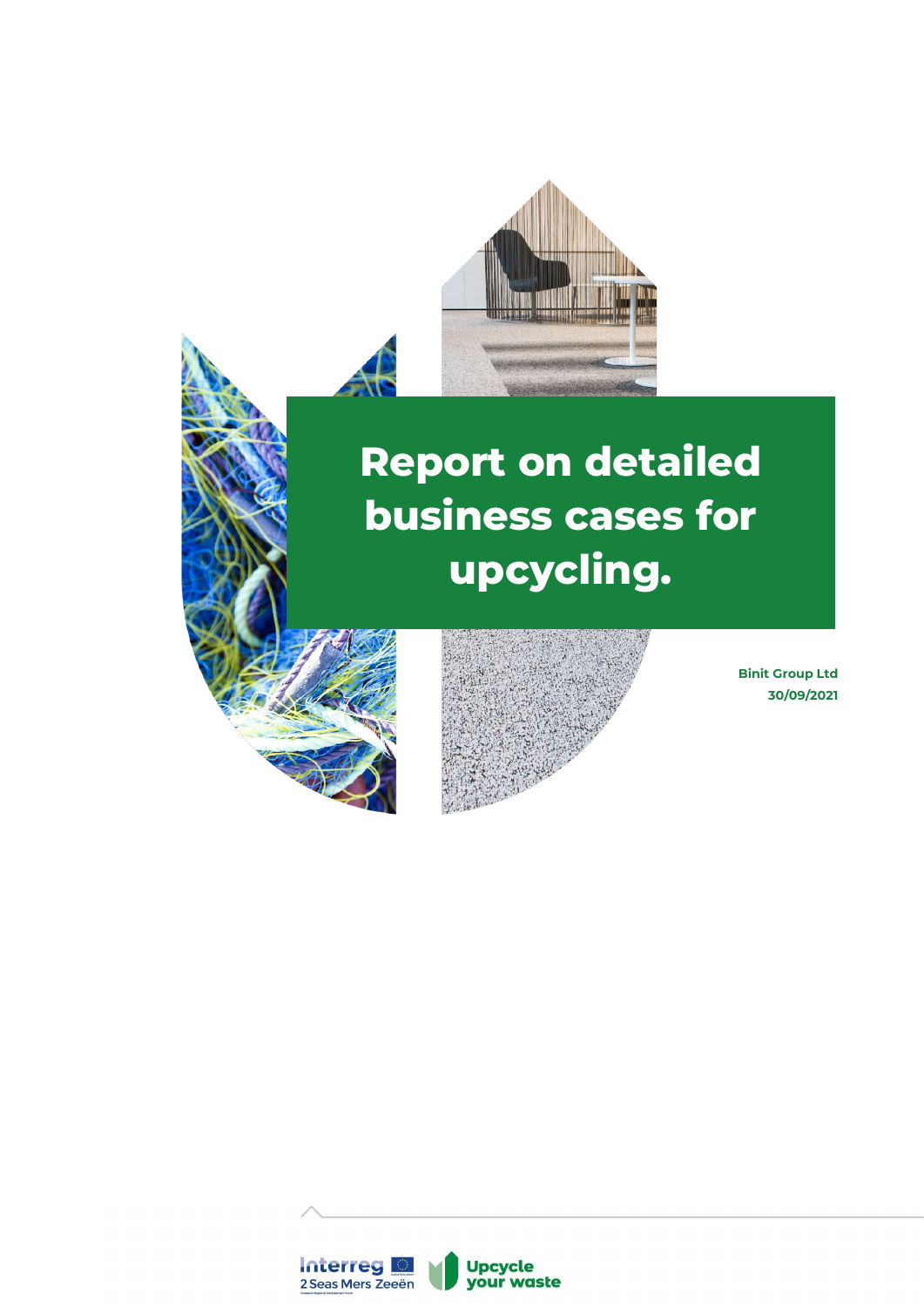## **Contents**

| <b>Executive Summary</b>                                                | 5  |
|-------------------------------------------------------------------------|----|
| 1. Introduction.                                                        | 6  |
| 1.1 Objective.                                                          | 6  |
| 1.2 Background.                                                         | 6  |
| 2. Methodology.                                                         | 7  |
| 2.1 Waste data and financial analysis.                                  | 7  |
| 2.2 Qualitative interviews.                                             | 8  |
| 2.3 StartUpCycle Weekend.                                               | 8  |
| 2.4 Business models and case studies.                                   | 9  |
| 3. Materials Summary.                                                   | 9  |
| 3.1 Prioritising waste materials                                        | 13 |
| 4. Financial Summary.                                                   | 15 |
| 4.1 Indirect Costs.                                                     | 15 |
| 4.2 Direct costs for the 5 largest material waste streams by<br>weight. | 16 |
| 5. Interview summary.                                                   | 20 |
| <b>6. Business Models and Case Studies.</b>                             | 21 |
| 6.1 Introduction.                                                       | 21 |
| 6.2 Business Model A: Sharing waste.                                    | 21 |
| Description                                                             | 21 |
| Environmental                                                           | 21 |
| Financial                                                               | 22 |
| Local or social                                                         | 22 |
| 6.2.1 Case Studies                                                      | 22 |
| 6.3 Business Model B: Trading waste products.                           | 22 |
| Description                                                             | 22 |
|                                                                         |    |

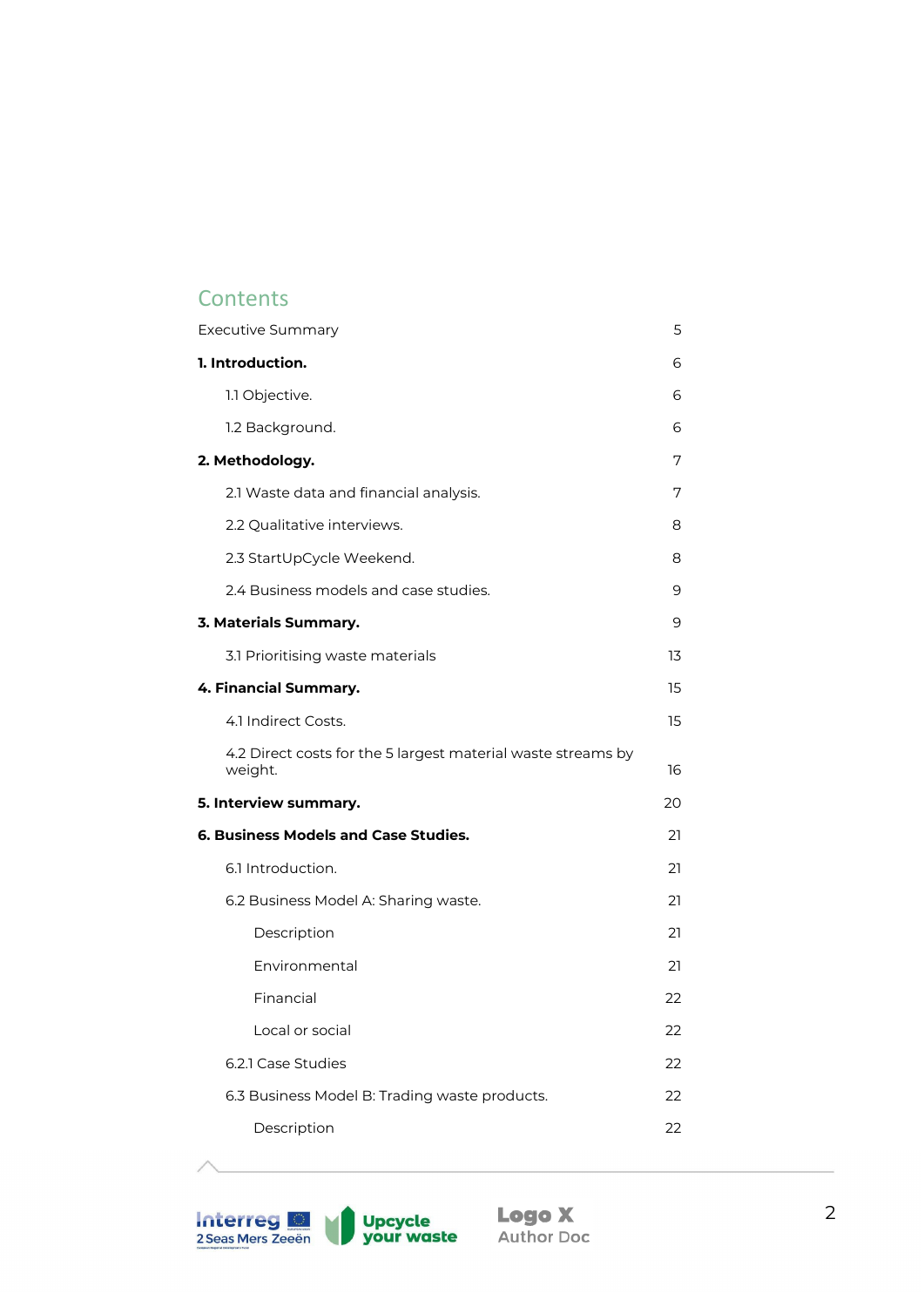| Environmental                                              | 23 |
|------------------------------------------------------------|----|
| Financial                                                  | 23 |
| Local or social                                            | 23 |
| 6.3.1 Case Studies                                         | 23 |
| Too Good To Go                                             | 23 |
| 6.4 Business Model C: Upcycling end-of-life materials.     | 23 |
| Description                                                | 23 |
| Environmental                                              | 24 |
| Financial                                                  | 24 |
| Local or social                                            | 24 |
| 6.4.1 Case studies.                                        | 24 |
| Meco - Norwich BID Start UpCycle Weekend                   | 24 |
| Palatable - Norwich BID Start UpCycle Weekend              | 25 |
| Zing - Norwich BID Start UpCycle Weekend                   | 25 |
| Gökotta                                                    | 26 |
| Worn Office Chairs, NL                                     | 26 |
| Huykman & Duyvestein                                       | 26 |
| Eco Park in Salaise-sur-Sanne and Sablons                  | 27 |
| 6.5 Business Model D: Recycling end-of-life materials.     | 27 |
| Description                                                | 27 |
| Environmental                                              | 27 |
| Financial                                                  | 27 |
| Local or social                                            | 27 |
| 6.5.1 Case studies.                                        | 28 |
| Coral Eyewear                                              | 28 |
| 6.6 Business Model E: Platforms to facilitate and educate. | 28 |
| Description                                                | 28 |
|                                                            |    |

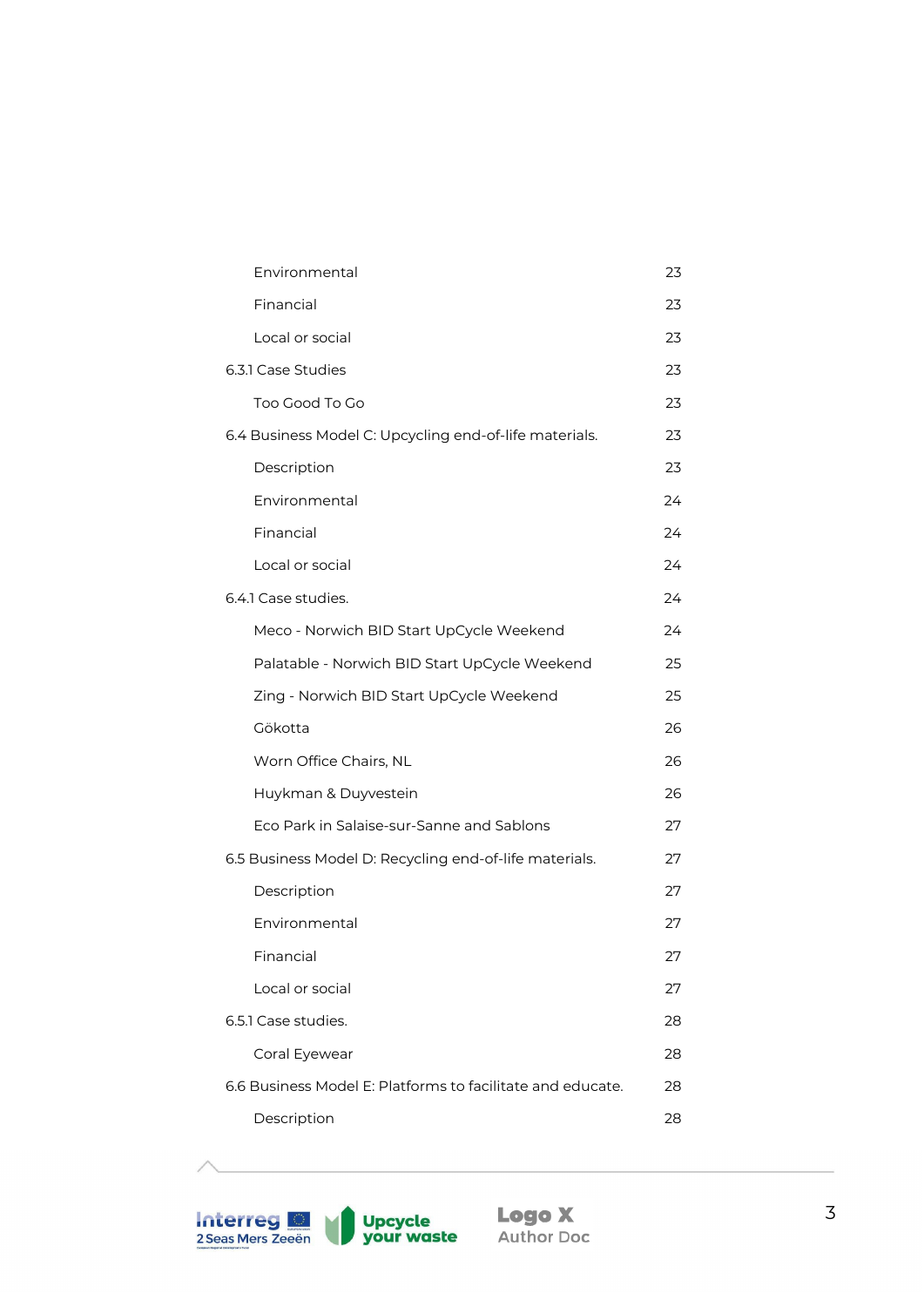| Environmental                                                  | 28  |
|----------------------------------------------------------------|-----|
| Financial                                                      | 28  |
| Local or social                                                | 28  |
| 6.6.1 Case studies.                                            | 29  |
| WatRest.nl - Netherlands                                       | 29  |
| RecycleBlu                                                     | 29  |
| Scoop - Norwich BID Start UpCycle Weekend                      | 29  |
| Waystr- Norwich BID Start UpCycle Weekend                      | 30  |
| 7. The supply side business case.                              | 30  |
| Environmental                                                  | 30  |
| Financial                                                      | 31  |
| Local or social value                                          | 31  |
| Involving local businesses                                     | .31 |
| Table 7.1: Questions businesses may ask about joining a pilot. | 31  |

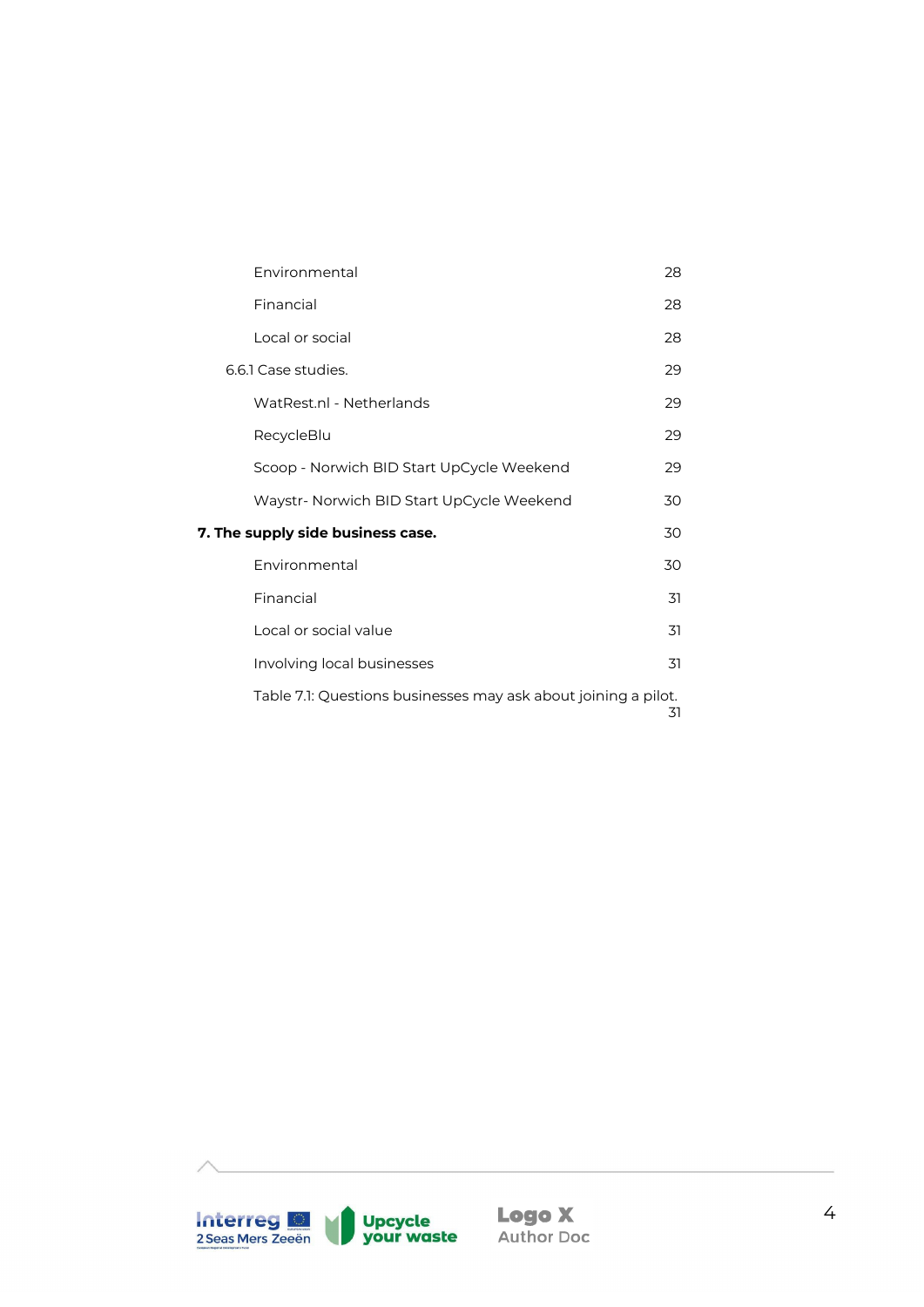# <span id="page-4-0"></span>**Executive Summary**

The idea that one man's trash can be another man's treasure should be the concern of every one of us. We can no longer have a strategy that relies heavily on disposing of rubbish to landfill, as we must meet local, national and European targets in upcycling and recycling waste. If present trends continue, the amount of waste produced per year will double in twenty years' time. The project was carried out to ascertain the key resource streams with potential for upcycling. The aim is to identify, select and implement upcycling solutions for the main waste streams of companies located in the business districts targeted in our partner cities.

The need to develop an Upcycling Waste Strategy is driven by a variety of factors, as detailed below:

- Desire to obtain additional value through upcycling
- Rising waste and recycling/upcycling costs.
- Consideration of alternative waste collection and treatment/disposal options.
- Desire to improve recycling and upcycling rates.

The Upcycling project gave rise to a range of business cases. These business cases were recognised as having major benefits and these included:

- Minimise general waste production.
- Conversion of waste to new consumable products
- Introduction of food waste segregation.
- Ongoing monitoring of new products that can be upcycled.

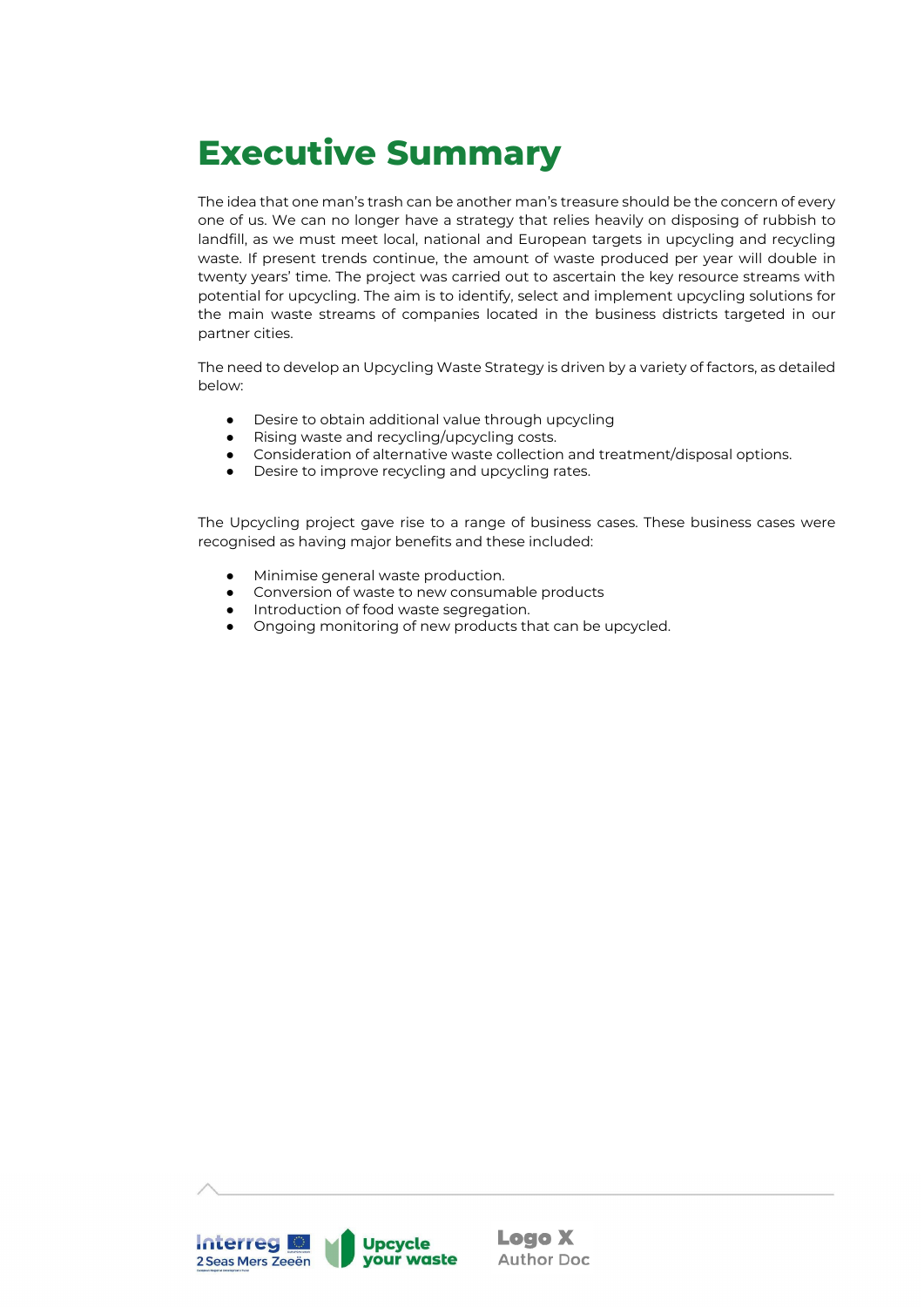# <span id="page-5-0"></span>**1. Introduction.**

# <span id="page-5-1"></span>**1.1 Objective.**

The purpose of the first work package (WP1), of which this business case report is the second part, is to develop knowledge, tools and capacities for SMEs, business support actors and cities to enable the broad adoption of upcycling solutions of business waste at local business area level.

This work will deliver the insights and tools that allow us to identify, select and implement upcycling solutions for the main waste streams of companies located in the business districts targeted in our partner cities. This paves the way for the delivery of concrete pilots, demonstrating various business cases and solutions for upcycling of business waste in practice (WP2).

A key step in the transition to large-scale upcycling of business waste is for companies to understand that it is possible and that it actually makes business sense.

The objective for this report is to create detailed business cases for a diverse selection of the solutions found in D1.3.1., focusing on waste streams with most potential or urgency in each pilot area (from D1.2.3; f.i. in terms of volume, costs, environmental & societal impact).

These cases show SMEs the conditions to create feasible and advantageous routes to position their waste as a resource for circular processes or products.

# <span id="page-5-2"></span>**1.2 Background.**

The term upcycling refers to the reuse of a material that would otherwise be a waste. The material is instead transformed into a new product of greater value than the original material. This value can be technical, economic, and societal, and comes without burdening people and the environment. The new product may have a similar function to its previous life, or it may be something completely new. In comparison to recycling, upcycling is considered more environmentally friendly. For materials such as fibres and plastics, recycling is a limited process as it breaks the fibre and polymer chains. This results in a downgrading of the material over time. While there are disputes around how many cycles a material may be recycled for, the end result is the same: there comes a point when recycling with current technology is no longer viable. With fibres that are made from biological materials, they can be returned to the earth. Plastics are more problematic and are burnt for energy, although technology in this area is improving at pace.

In recent years upcycling has become a key component of waste reduction, being considered part of the 'Reuse' segment of the waste hierarchy "Reduce, Reuse, Recycle and Recover" 4R Framework.

Upcycling is a component of the advance towards a circular economy. This is in contrast to the linear economy where once a product comes to the end of its life, it is disposed of. A circular economy is one where resources are kept circulating at their highest value for as long as possible. The Ellen MacArthur Foundation states that the circular economy is based on three principles:

- 1. Design out waste and pollution
- 2. Keep products and materials in use
- 3. Regenerate natural systems

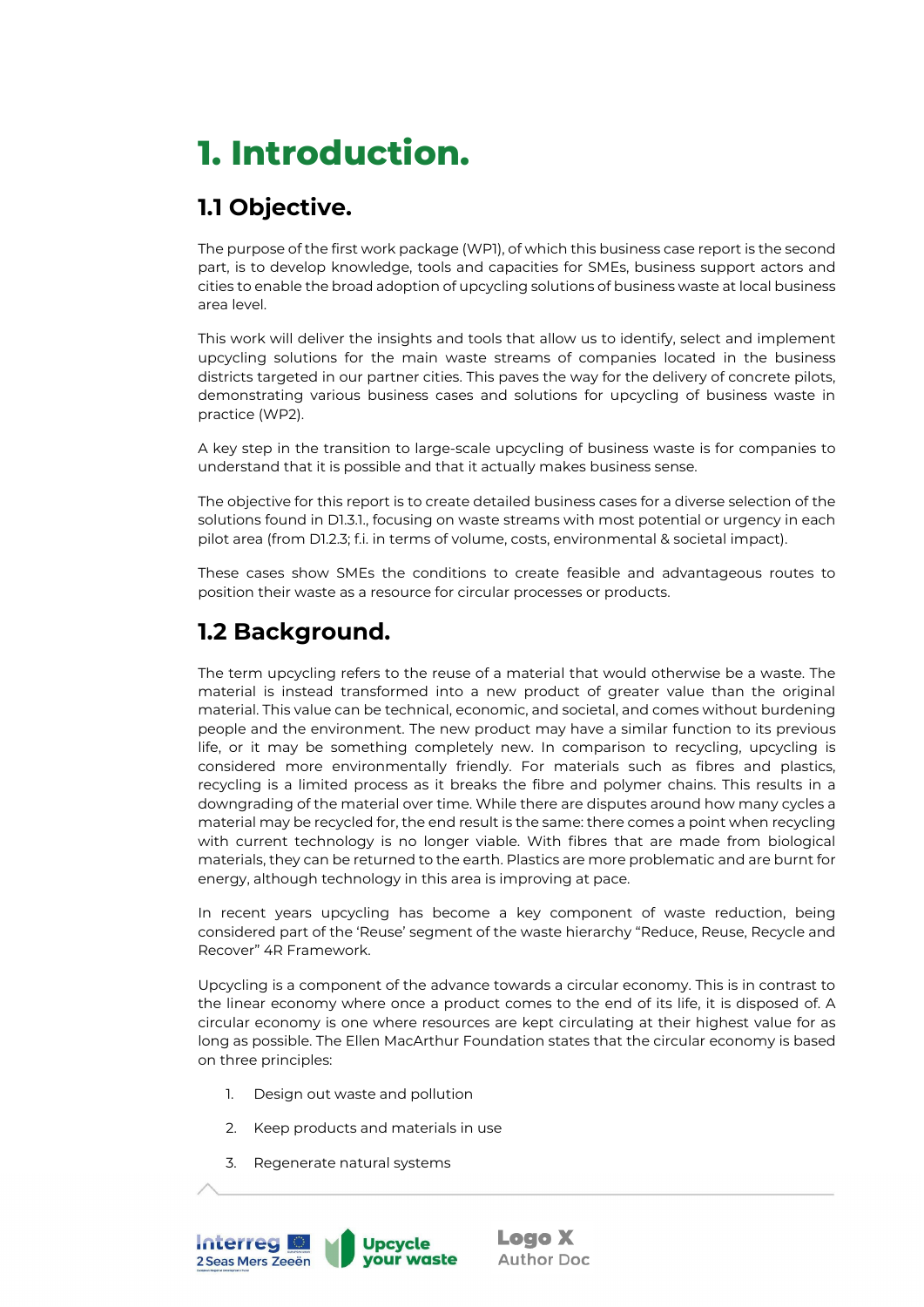Upcycling for the purpose of this project focuses on the second principle stated above. Whilst this is largely considered to be an upstream activity, many of the case studies are new businesses and therefore are operating less traditional business models. Educating customers is frequently a key component of marketing these products, therefore the case studies can be considered to be circular and sustainable.

The case studies investigated for this report have the benefit of creating social, environmental and economic value.



## <span id="page-6-1"></span><span id="page-6-0"></span>**2.1 Waste data and financial analysis.**

Audits were completed to each of the partner areas during 2020 and 2021. The pandemic meant that some audits were completed over the telephone or through online surveys rather than face-to-face. This meant data was not always complete. Binit completed the Norwich audits which meant we had direct experience of the process.

We used questionnaires as a method of data collection and the key information collected included size of the company, type and quantity of waste produced, waste collector's information, method of recycling, seasonal differences and costs of recycling. All the data were then collated in a spreadsheet for reporting.

The data were cleaned and analysed, condensing into uniform metrics of measurement for all businesses (e.g kg/month, litres per month, tonnes/year, litres/year, pieces/year, tonnes/year, Prices/week). This allowed us to create parameters of cost for each material per unit of collection in each of the partner areas. This was combined with standard price list data for each area where it was available.

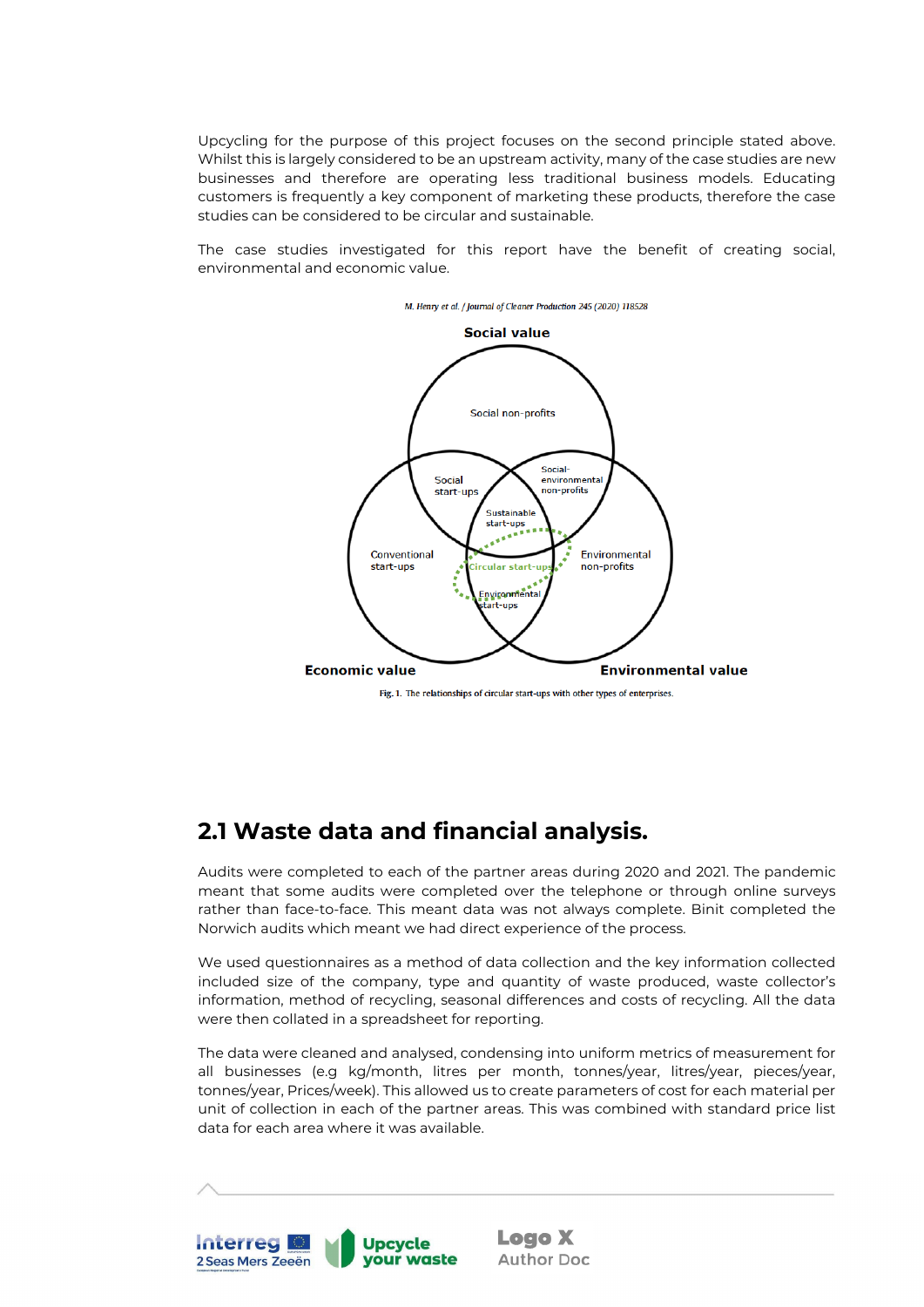# <span id="page-7-0"></span>**2.2 Qualitative interviews.**

The waste audit data collected was quantitative. Our experience of the process in Norwich meant that we understood that the numbers did not show the level of enthusiasm of those interviewed, or any interesting tales. Therefore we conducted telephone interviews with auditors who conducted the research in other partner areas.

We interviewed people in the Netherlands, France and the UK and tried to understand their data collection process and their thoughts on the barriers of upcycling from conversations with businesses. The aim was to gather qualitative data and understand the level of enthusiasm from the businesses they audited.

# <span id="page-7-1"></span>**2.3 StartUpCycle Weekend.**

Binit helped to create the Norwich StartUpCycle weekend that was held in July 2021 after a number of covid-related delays. StartUpCycle was a unique weekend hackathon event from [Sync the City](https://syncthecity.com/), Norwich BID, and [University of East Anglia](https://www.uea.ac.uk/new-homepage), where teams collaborated to create an upcycling start-up. This eco-hackathon aimed to establish a circular economy in Norwich.

To promote the event, we created factsheets for the leading 12 materials, including a description of the material, its normal physical state and collection method and an indication of the volumes available in Norwich. These factsheets were available to the teams along with sample materials. The materials were chosen for either volume, or the problem caused by them in the Norwich area and therefore the willingness to participate in upcycling: Cardboard, carpet, coffee cups, coffee grounds, demo lenses, food waste, glass, orange peel, pallets, polywrap/plastic film, textiles and wasted hops.

Around 70 talented people gathered in a circus tent in the middle of Chapelfield Gardens, Norwich, to tackle the 48-hour #StartUpCycle challenge. Their mission was to create businesses from scratch that could help industries in Norwich convert their waste streams into income streams. The teams were given a crash-course in the circular economy, benefited from expert mentorship from industry experts including the Binit team, and were set a mission: to create an upcycling start-up from concept to pitch.

Over the course of the weekend Binit provided expert mentoring and advice around the waste industry, practical and legal support for suggested projects and business development support including work with teams on their business model canvas, support in financial modelling, advice on practical viability and feedback and tips for the pitch event.

The six teams and their projects are listed below and case studies can be found towards the end of the report:

- Scoop Don't skip it. Scoop it! An app designed to enable business to business upcycling, using a sophisticated algorithm that combines convenience and cost.
- Waystr Products you want, from stuff you don't, in the city you love. A hyperlocal marketplace for buying and selling upcycled products, designed to bring businesses and customers together.
- Meco Good for you and the planet. Upcycling cardboard waste into convenient work from home laptop stands, designed to improve posture and reduce landfill.
- Zing Making peel more appealing. Inspired by Changpi, a traditional dried mandarin peel, Zing takes discarded orange peel and transforms it into a tasty snack, with a natural pep.

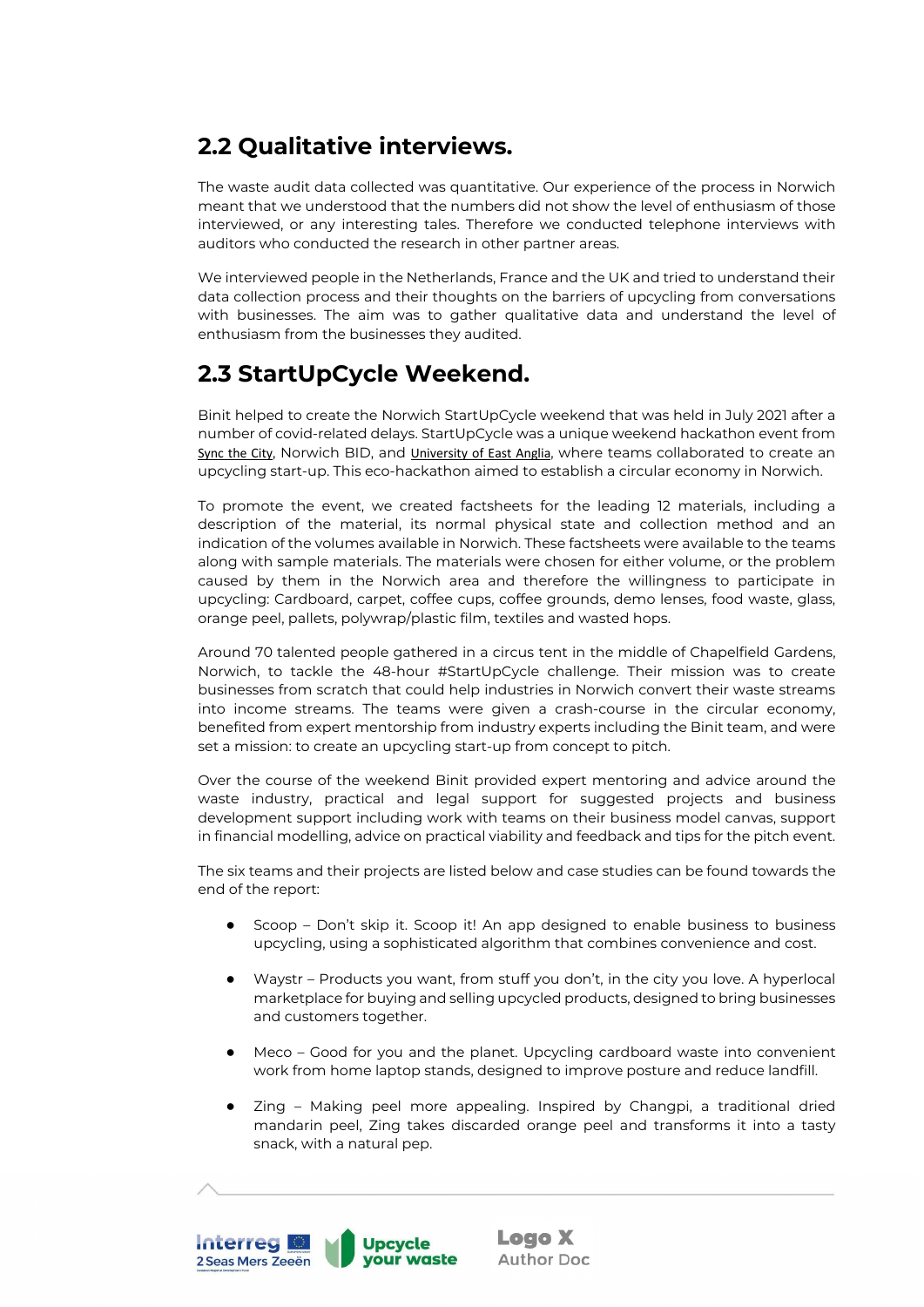- Palletable Floor Forever flooring, UpCycle to Order. Sustainable and aesthetic floor tiles made from discarded pallets, for the eco-conscious home.
- Breathe Trainers Protecting your soul. Breathable trainers made from discarded masks and PPE. A last-minute entrant, Breathe was a team made up from the UEA Ambassadors working the event!

## <span id="page-8-0"></span>**2.4 Business models and case studies.**

Four different business models are examined; sharing waste, trading waste, upcycling waste and recycling waste. We also describe the business model of platforms to facilitate these business models. Commentary is given on the environmental, financial and social or local aspects of the business model. Then a case study or studies illustrate the business model in more detail. The businesses gave brief descriptions of their "trash" to "treasure" journey. We include a table looking at the different key stages of the model: material, storage, collection, process, product need and route to market.

Case studies have been created from interesting projects the Binit team found while auditing, referrals from project partners and the final projects from the StartUpCycle weekend. These are intended to inspire new circular entrepreneurial activity.

There are three layers of activity:

- 1. Micro activity between businesses
- 2. Meso activity across a local area such as a town or industrial park
- 3. Macro activity across a region or nation.

# <span id="page-8-1"></span>**3. Materials Summary.**

Each location had a different number of businesses surveyed for the type and amount of waste streams generated.

| Country            | Area/region | Number of audits<br>completed | <b>Observations</b>                             |
|--------------------|-------------|-------------------------------|-------------------------------------------------|
| Belgium            | Oostende    | 35                            | Predominantly<br>industrial/light<br>industrial |
| France             | Roubaix     | 75                            | Predominantly<br>industrial/light<br>industrial |
| <b>Netherlands</b> | Den Haag    | 81                            | Predominantly<br>industrial/light<br>industrial |
| <b>Netherlands</b> | ljmond      | 228                           | Predominantly<br>industrial/light<br>industrial |
| <b>UK</b>          | Norwich     | 262                           | Predominantly<br>retail and hospitality         |
| <b>UK</b>          | Kent        | 127                           | Predominantly<br>retail and hospitality         |

**Interreg Upcycle vour waste** 2 Seas Mers Zeeën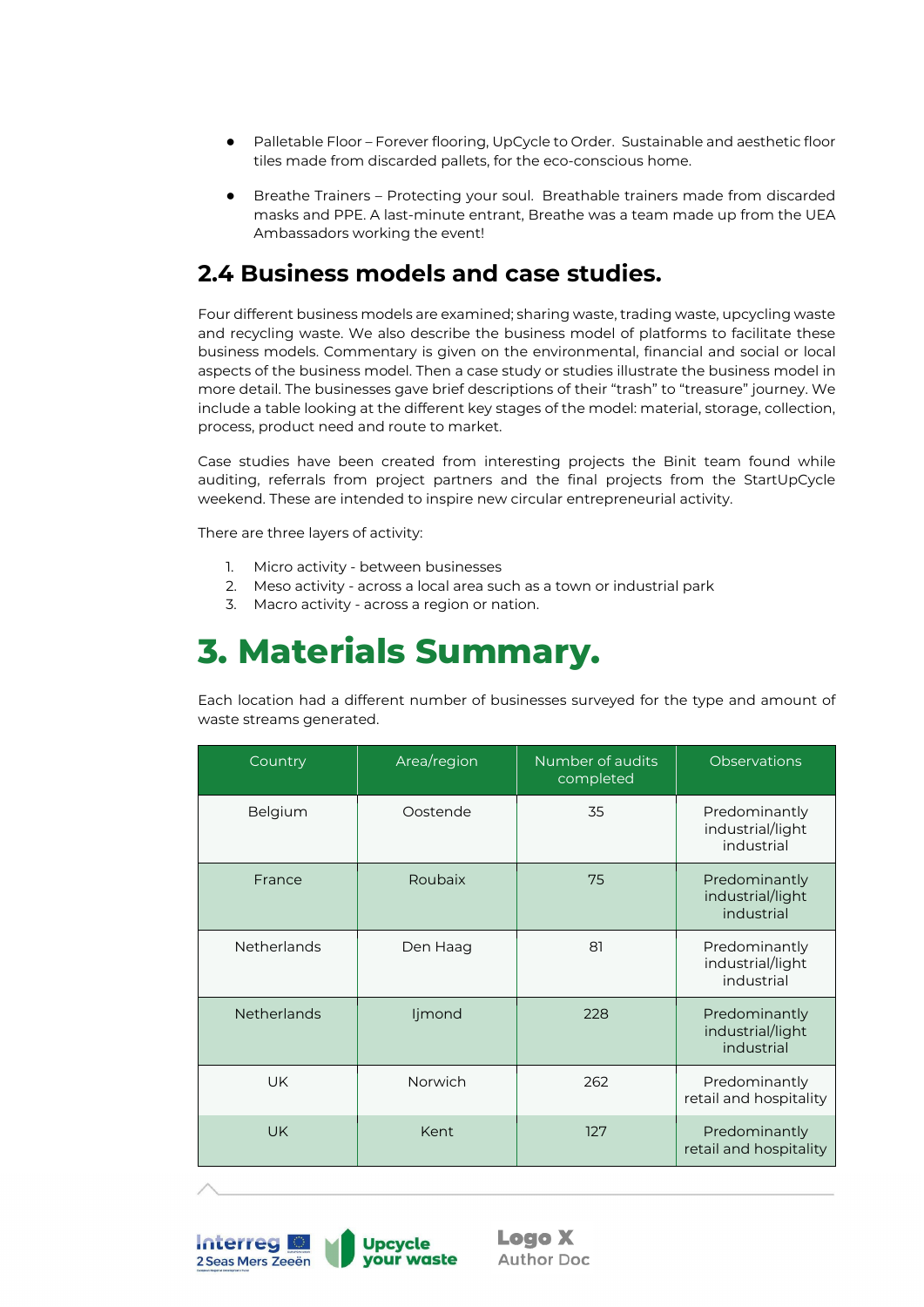This section describes the waste materials produced across all regions, with Residual (General Waste) and Dry Mixed Recycling waste streams being the top two in terms of weights. Data analysis has further established the top 5 material waste streams, based on weights, in all of the four partner countries surveyed for the project (see tables below).

|                                |                           | <b>NORWICH - UNITED KINGDOM</b>                                                                                                                                                |
|--------------------------------|---------------------------|--------------------------------------------------------------------------------------------------------------------------------------------------------------------------------|
| <b>WASTE</b><br><b>STREAM</b>  | <b>VOLUME</b><br>(Litres) | <b>DESCRIPTION</b>                                                                                                                                                             |
| Residual<br>(General<br>Waste) | 784,406                   | Includes all unsorted waste e.g hard plastics, sweet and crisp<br>wrappers, polystyrene and soiled food wrapping.                                                              |
| Dry Mixed<br>Recycling         | 478,836                   | Includes disposing of clean, uncontaminated recyclable<br>material e.g. paper, cardboard, plastic and aluminium can all<br>be mixed together in one container to be collected. |
| Food Waste                     | 46,615                    | Includes all food, solid or liquid, that is discarded e.g. organic<br>residues, food scraps, or edible food that has been thrown<br>away for any reason.                       |
| Glass                          | 35,020                    | It is discarded material from the glass manufacturing<br>process or from used consumer products made of glass.                                                                 |
| Cardboard                      | 21, 747                   | It is a general term used to describe heavy duty packaging<br>paper, of various strengths and grades. Includes all types of<br>packaging.                                      |

| <b>KENT - UNITED KINGDOM</b>   |                           |                                                                                                                   |  |
|--------------------------------|---------------------------|-------------------------------------------------------------------------------------------------------------------|--|
| <b>WASTE</b><br><b>STREAM</b>  | <b>VOLUME</b><br>(Litres) | <b>DESCRIPTION</b>                                                                                                |  |
| Residual<br>(General<br>Waste) | 53,370                    | Includes all unsorted waste e.g hard plastics, sweet and crisp<br>wrappers, polystyrene and soiled food wrapping. |  |

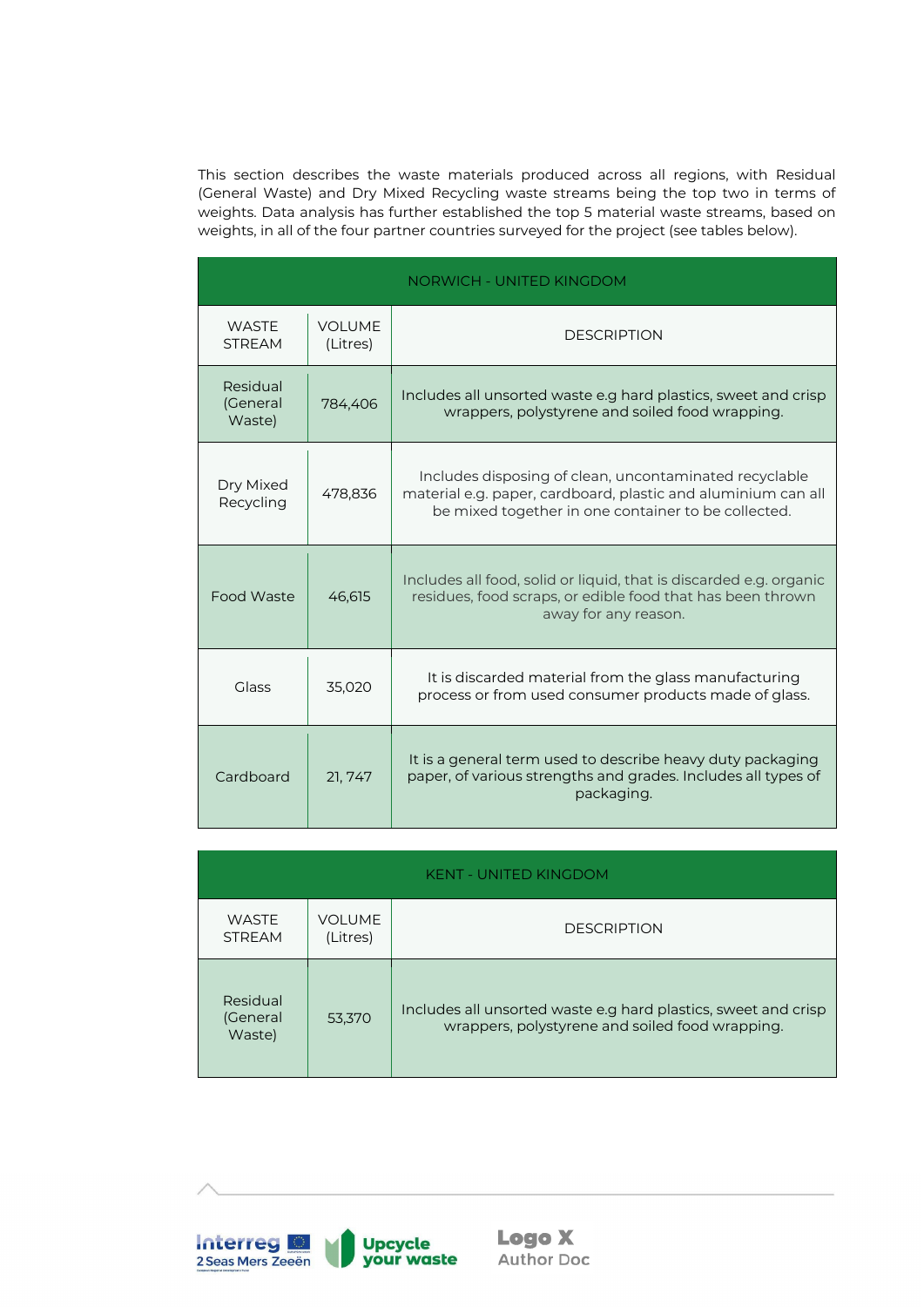| Dry Mixed<br>Recycling | 15,505 | Includes disposing of clean, uncontaminated recyclable<br>material e.g. paper, cardboard, plastic and aluminium can all<br>be mixed together in one container to be collected. |
|------------------------|--------|--------------------------------------------------------------------------------------------------------------------------------------------------------------------------------|
| Food Waste             | 25,000 | Includes all food, solid or liquid, that is discarded e.g. organic<br>residues, food scraps, or edible food that has been thrown<br>away for any reason.                       |
| <b>Glass</b>           | 44,404 | It is discarded material from the glass manufacturing<br>process or from used consumer products made of glass.                                                                 |
| Cardboard              | 22,408 | It is a general term used to describe heavy duty packaging<br>paper, of various strengths and grades. Includes all types of<br>packaging.                                      |

| <b>IJMOND - NETHERLANDS</b>   |                           |                                                                                                                                                                                                          |  |  |
|-------------------------------|---------------------------|----------------------------------------------------------------------------------------------------------------------------------------------------------------------------------------------------------|--|--|
| <b>WASTE</b><br><b>STREAM</b> | <b>VOLUME</b><br>(Litres) | <b>DESCRIPTION</b>                                                                                                                                                                                       |  |  |
| Residual<br>(General Waste)   | 515,584                   | Includes all unsorted waste e.g hard plastics, sweet and<br>crisp wrappers, polystyrene and soiled food wrapping.                                                                                        |  |  |
| Paper                         | 314858                    | It is a general term used to describe heavy duty packaging<br>paper, of various strengths and grades. Includes all types<br>of packaging.                                                                |  |  |
| Wood                          | 105,250                   | This includes discarded wood products, whole trees,<br>stumps, or pruned branches generated from park or street<br>maintenance. Also includes by-products or un-used wood<br>from the woodwork industry. |  |  |
| Scrap                         | 655,45                    | Also known as steel scrap, it consists of discarded steel or<br>steel products generally segregated by composition and<br>size or 'grade' suitable for melting.                                          |  |  |

**Interreg OF**<br>2 Seas Mers Zeeën Upcycle<br>your waste U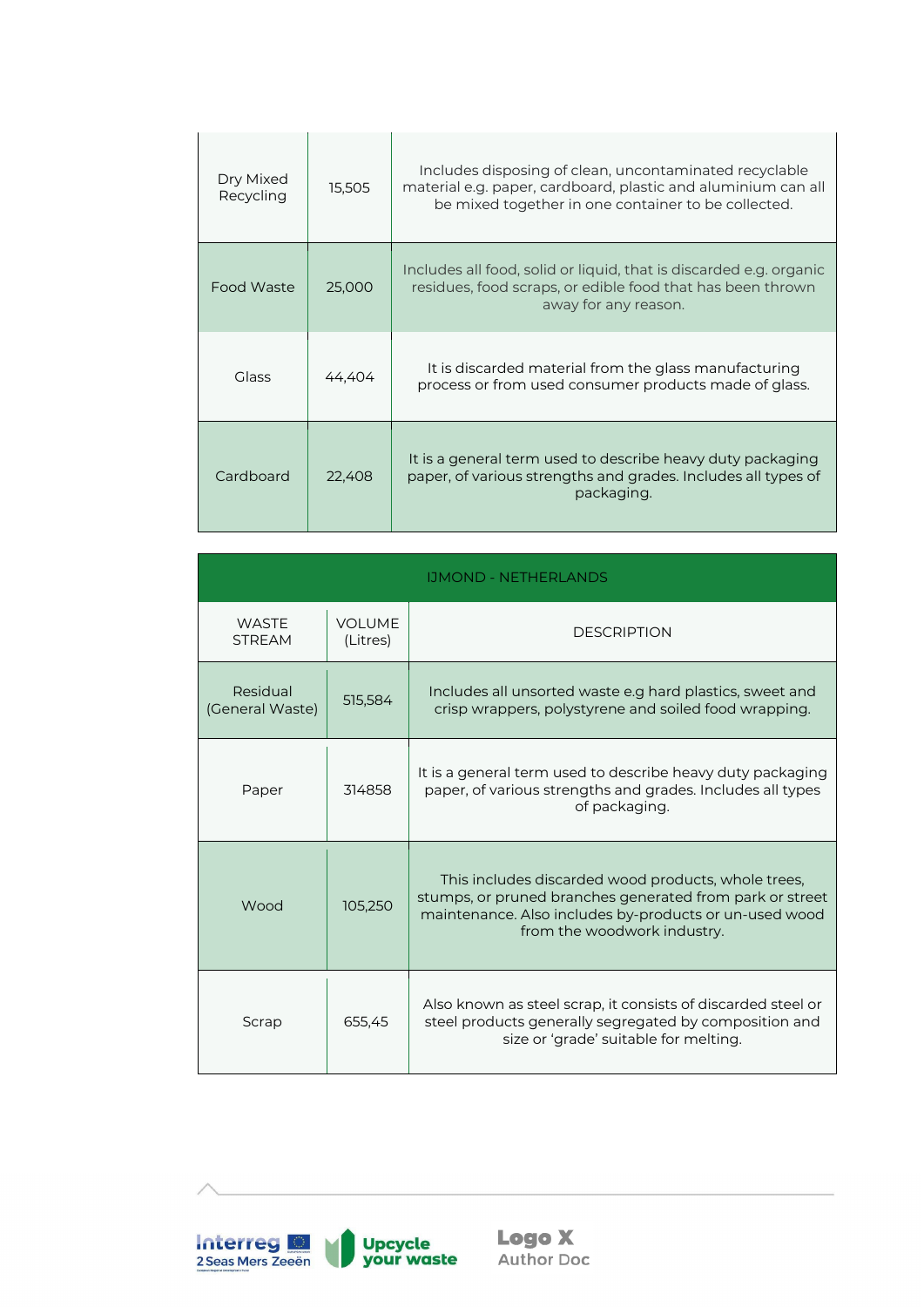| Rubble | 62.014 | This includes waste or rough fragments of stone, brick,<br>concrete especially as the debris from the demolition of<br>buildings. |
|--------|--------|-----------------------------------------------------------------------------------------------------------------------------------|
|--------|--------|-----------------------------------------------------------------------------------------------------------------------------------|

| <b>HAGUE - NETHERLANDS</b>    |                           |                                                                                                                                                                                                          |  |  |
|-------------------------------|---------------------------|----------------------------------------------------------------------------------------------------------------------------------------------------------------------------------------------------------|--|--|
| <b>WASTE</b><br><b>STRFAM</b> | <b>VOLUME</b><br>(Litres) | <b>DESCRIPTION</b>                                                                                                                                                                                       |  |  |
| Wood                          | 306,000                   | This includes discarded wood products, whole trees,<br>stumps, or pruned branches generated from park or street<br>maintenance. Also includes by-products or un-used wood<br>from the woodwork industry. |  |  |
| Residual<br>(General Waste)   | 151,000                   | Includes all unsorted waste e.g hard plastics, sweet and<br>crisp wrappers, polystyrene and soiled food wrapping.                                                                                        |  |  |
| Paper/Cardboar<br>d           | 86,500                    | It is a general term used to describe heavy duty packaging<br>paper, of various strengths and grades. Includes all types<br>of packaging.                                                                |  |  |
| Appliances                    | 20,000                    | This waste generally consists of consumer appliances<br>discarded due to reaching their end of shelf life/usage life.                                                                                    |  |  |
| <b>Bulk Waste</b>             | 20,000                    | This refers to waste types that are too large/bulky to be<br>accepted by regular waste collection.                                                                                                       |  |  |

| <b>OOSTEND - BELGIUM</b>      |                    |                                                                                                                                           |  |
|-------------------------------|--------------------|-------------------------------------------------------------------------------------------------------------------------------------------|--|
| <b>WASTE</b><br><b>STREAM</b> | VOLUME<br>(Litres) | <b>DESCRIPTION</b>                                                                                                                        |  |
| Paper/Cardboar<br>d           | 1,369,159          | It is a general term used to describe heavy duty packaging<br>paper, of various strengths and grades. Includes all types<br>of packaging. |  |

**Interreg**<br>2 Seas Mers Zeeën  **Logo X**<br>Author Doc

Upcycle<br>your waste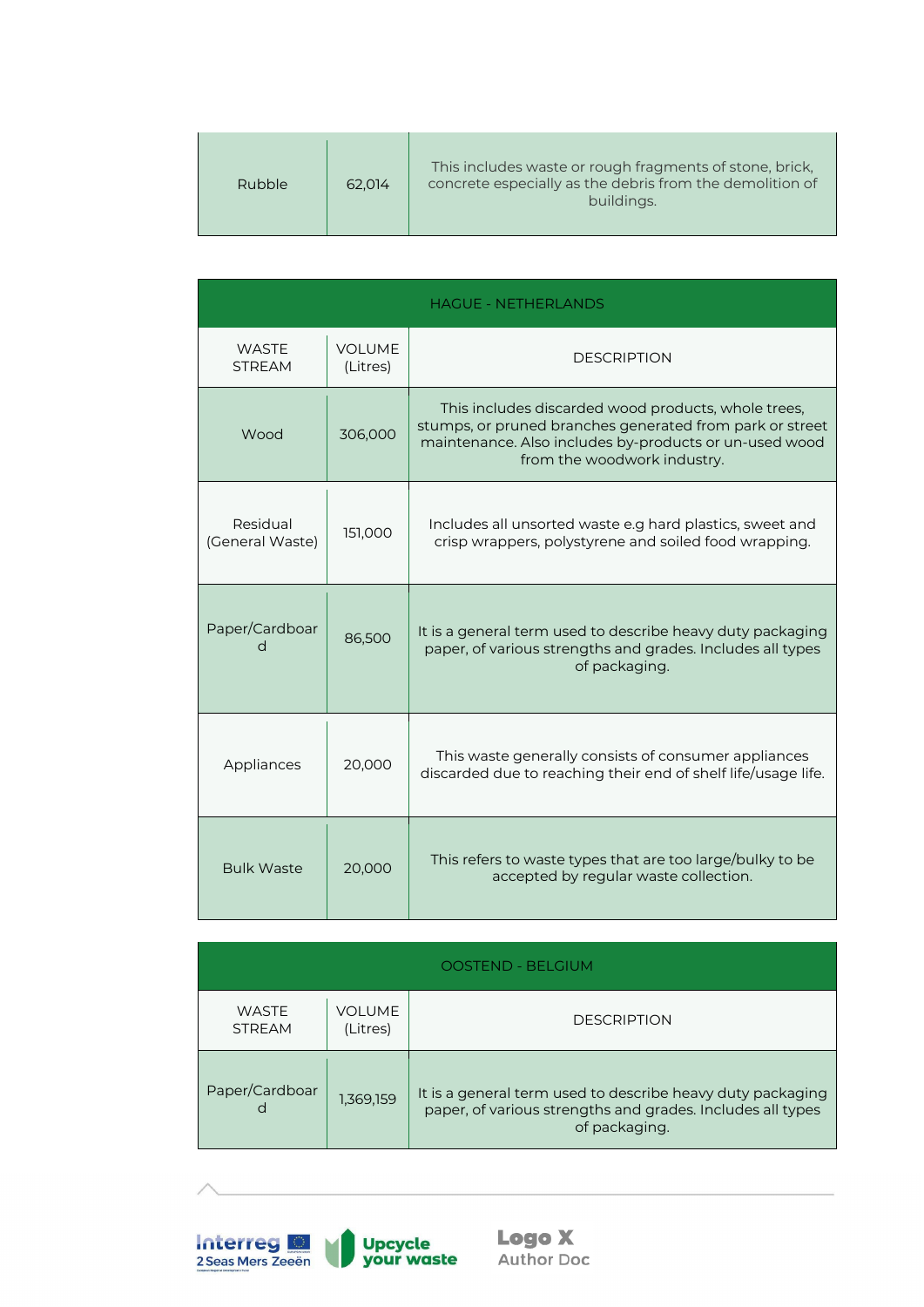| Residual<br>(General Waste) | 433.397 | Includes all unsorted waste e.g hard plastics, sweet and<br>crisp wrappers, polystyrene and soiled food wrapping.                                                                                                                     |
|-----------------------------|---------|---------------------------------------------------------------------------------------------------------------------------------------------------------------------------------------------------------------------------------------|
| PMD (Mixed<br>Plastics)     | 56,549  | Includes all non-bottle plastic packaging sourced from the<br>domestic waste stream, and it includes rigid and flexible<br>plastic items of various polymer types and colours that are<br>typically found in the household waste bin. |
| Food Waste                  | 20,665  | Includes all food, solid or liquid, that is discarded e.g.<br>organic residues, food scraps, or edible food that has been<br>thrown away for any reason.                                                                              |

| <b>ROUBAIX - FRANCE</b>         |                           |                                                                                                                                                                 |  |  |
|---------------------------------|---------------------------|-----------------------------------------------------------------------------------------------------------------------------------------------------------------|--|--|
| <b>WASTE</b><br><b>STRFAM</b>   | <b>VOLUME</b><br>(Litres) | <b>DESCRIPTION</b>                                                                                                                                              |  |  |
| Ordinary<br>Industrial<br>Waste | 83,300                    | It is waste generated by neither households nor the<br>construction industry that is neither inert nor hazardous.                                               |  |  |
| Cardboard                       | 44,665                    | It is a general term used to describe heavy duty packaging<br>paper, of various strengths and grades. Includes all types<br>of packaging.                       |  |  |
| Used Water                      | 26,062                    | Wastewater derived from many applications, in this case,<br>mostly industrial.                                                                                  |  |  |
| Steel                           | 14,550                    | Also known as steel scrap, it consists of discarded steel or<br>steel products generally segregated by composition and<br>size or 'grade' suitable for melting. |  |  |
| Polyester                       | 14,167                    | It is a textile waste by-product mostly derived from<br>stocking factories, webbings, spinnings and textile<br>laboratories.                                    |  |  |

# <span id="page-12-0"></span>**3.1 Prioritising waste materials**

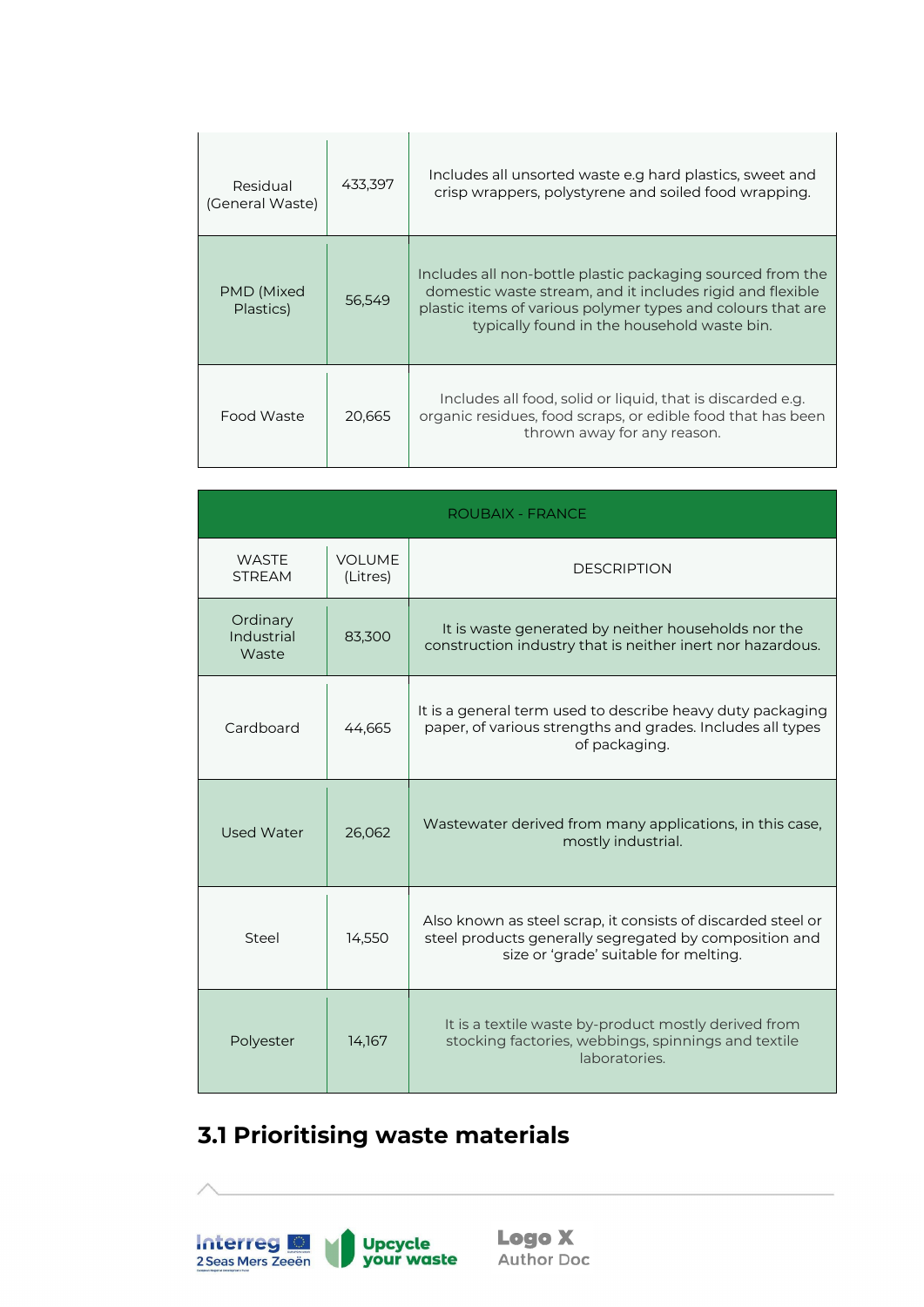Considering waste streams by weight alone will not help to identify the material with the greatest potential for upcycling. There are a number of factors to be considered, which are listed in the table below. It is suggested that a value is placed against each of these factors, which will be specific to each partner area. This will then help each area to shortlist potential materials for upcycling.

| Factors to consider when prioritising materials |                            |                                                                                                |  |
|-------------------------------------------------|----------------------------|------------------------------------------------------------------------------------------------|--|
| <b>FACTOR</b>                                   | <b>SCORE</b>               | <b>RATIONALE</b>                                                                               |  |
| Weight                                          | $1-3$                      | Is the material a significant waste in terms of<br>weight?                                     |  |
| Volume                                          | $1-3$                      | Does the material need lots of space for storage e.g.<br>plastics?                             |  |
| Economic cost of raw<br>material equivalent     | €/kg                       | If this material is upcycled, will it displace an<br>expensive raw material?                   |  |
| Economic cost of<br>disposal/recycling          | $\epsilon$ per<br>kg/litre | Is this material expensive to recycle or dispose of?                                           |  |
| Environmental impact<br>of disposal option      | $1 - 5$                    | Landfill-1; Incineration-2; Energy from Waste-3:<br>Recycling-4; Composting-5                  |  |
| Distance travelled to<br>disposal option        | km.                        | Distance from waste producer to bulking/transfer<br>station and then to final disposal option. |  |
| Is it a problem locally?                        | Y/N                        | Very specific to each area; space, odour, local<br>industry issue etc                          |  |

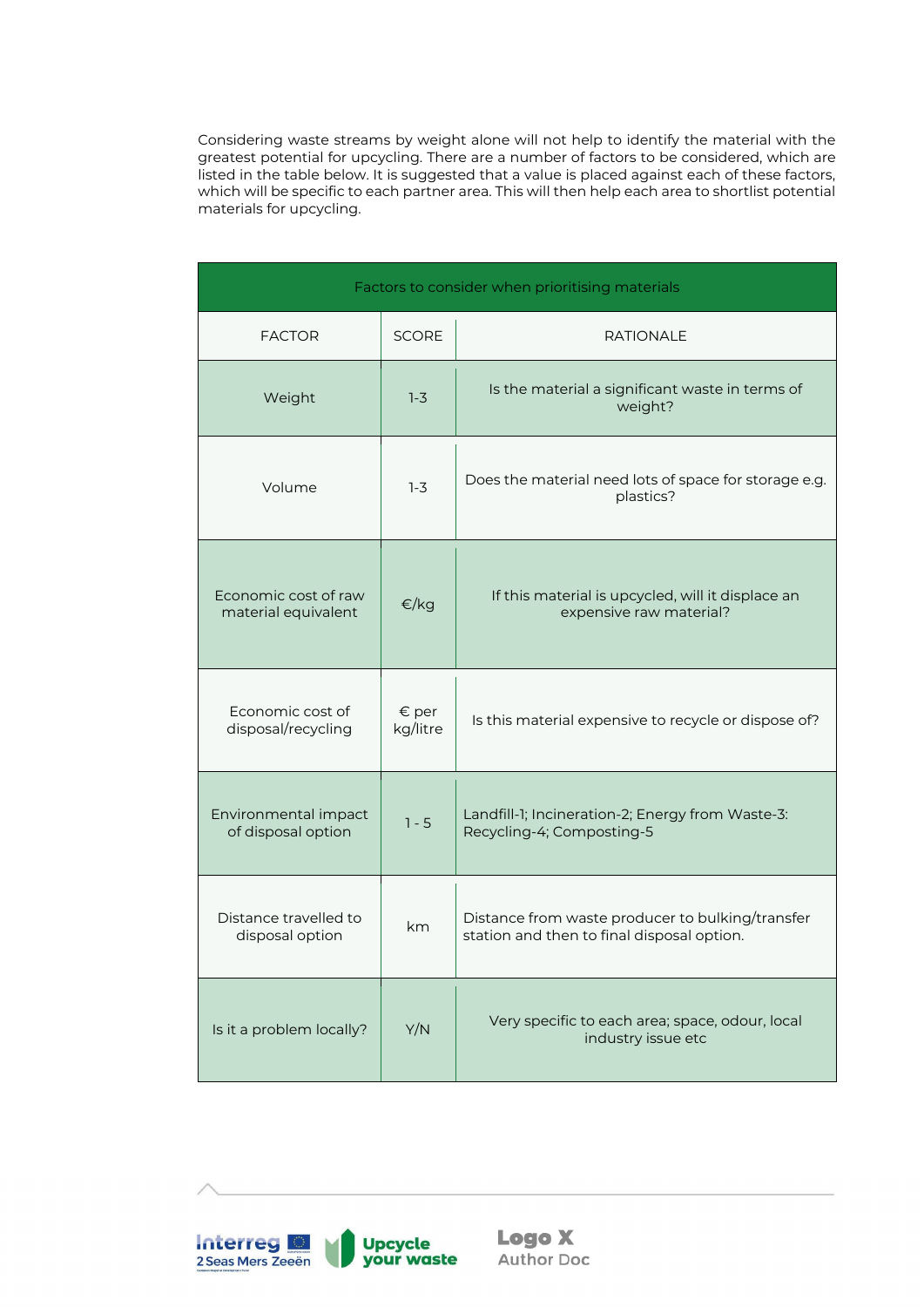Is there social value potential in the upcycling option?

N/A

Examples include: job creation; job creation targeting specific vulnerable groups; training and upskilling; providing a new service or product that supports other local businesses.

# <span id="page-14-0"></span>**4. Financial Summary.**

Having analysed data from the audits, we identified cost as one of the main barriers that prevent businesses from upcycling their waste. The tables below present indirect and direct cost data for the partner countries. By analysing the following data we aim to establish what is financially viable for upcycling businesses.

# <span id="page-14-1"></span>**4.1 Indirect Costs.**

The cost of a waste management service can be more than just the cost of collections. A poor service can take staff time in chasing for missed collections, querying invoices and asking for help to increase recycling. The table below demonstrates the potential additional cost per week in each partner country based on three scenarios.

The best case scenario is one where there is no chasing customer service, but an hour of staff time spent in total each month in separating wastes into different streams. The middle scenario assumes one or two missed collections that need chasing and increased contamination that needs clearing. The worst case scenario is a poor level of service, with frequent missed and overflowing bins and the need for staff to be rearranging space to accommodate the waste, as well as spending considerable time chasing the contractor.

| Country               | Minimum<br>wage | Best case<br>assumption          | Middle case<br>assumption       | Worst case<br>assumption         |
|-----------------------|-----------------|----------------------------------|---------------------------------|----------------------------------|
|                       | €               | 1 hour per month $=$<br>per week | 1 hour per week $=$<br>per week | 3 hours per week $=$<br>per week |
| England               | €10.47          | €2.42                            | €10.47                          | €31.39                           |
| France                | €10.24          | €2.36                            | €10.24                          | €30.73                           |
| <b>Netherla</b><br>nd | €10.24          | €2.36                            | €10.24                          | €30.73                           |
| Belgium               | € 6.20          | €1.43                            | €6.20                           | €18.60                           |

### **Table 4.1.2 : Indirect costs of waste management**

Some other indirect costs that go into waste disposal are wasted raw materials, energy and water consumption costs.

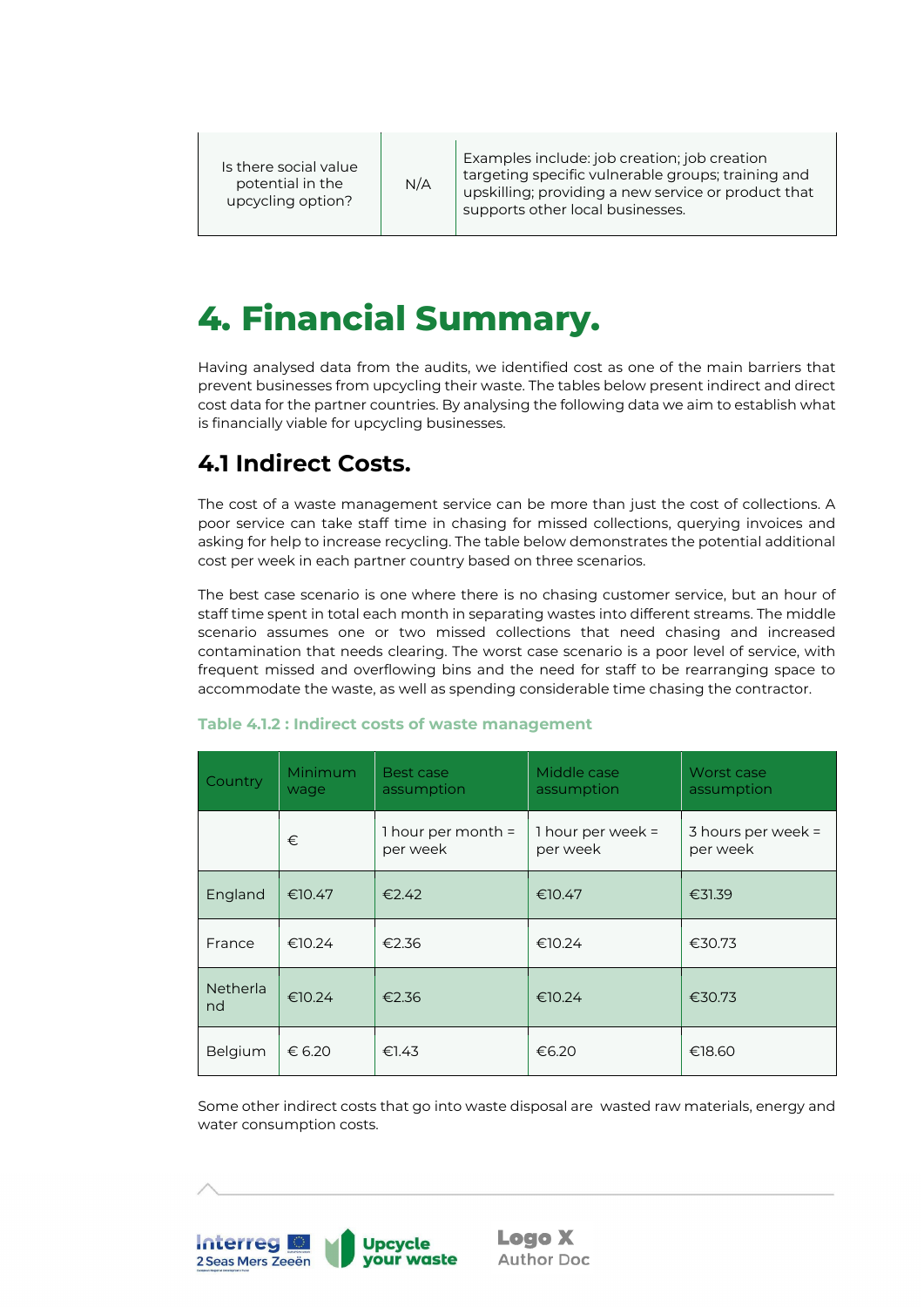# <span id="page-15-0"></span>**4.2 Direct costs for the 5 largest material waste streams by weight.**

We analysed the waste audit data for all partner projects with the aim of understanding the range of direct costs experienced by waste producers to dispose of different materials. The data points were limited and in some cases non-existent. This means the tables below are indicators of costs, but not statistically robust.

| <b>NORWICH - UNITED KINGDOM</b> |                            |                                                      |                                                                                                           |  |
|---------------------------------|----------------------------|------------------------------------------------------|-----------------------------------------------------------------------------------------------------------|--|
|                                 |                            | COSTS (€ <sup>1</sup> )/WEEK / 1100<br><b>LITRES</b> | <b>DIRECT</b>                                                                                             |  |
| <b>WASTE STREAM</b>             | <b>LOWER</b><br><b>END</b> | <b>HIGHER</b><br><b>END</b>                          | <b>COSTS INCLUDE:</b>                                                                                     |  |
| Residual (General<br>Waste)     | 15.97                      | 35.87                                                | Payment for waste disposal, bin bags,<br>bins.<br>landfill tax, skip hire and haulage<br>charges          |  |
| Dry Mixed Recycling             | 15.97                      | 42.26                                                | Payment for recycling, bin bags, bins,<br>skip hire<br>and haulage charges                                |  |
| Food Waste                      | 2.94                       | 19.96                                                | Payment for waste disposal, bin bags,<br>bins, skip<br>hire and haulage charges, oil<br>recycling charges |  |
| Glass                           | 8.81                       | 48.13                                                | Payment for recycling, bins, skip hire<br>and<br>haulage charges                                          |  |
| Cardboard                       | 23.48                      | 40.50                                                | Payment for recycling, bins, skip hire<br>and<br>haulage charges                                          |  |

| <b>KENT - UNITED KINGDOM</b> |                                                      |                       |  |  |
|------------------------------|------------------------------------------------------|-----------------------|--|--|
| <b>WASTE STREAM</b>          | COSTS (€ <sup>1</sup> )/WEEK / 1100<br><b>LITRES</b> | DIRECT COSTS INCLUDE: |  |  |

<span id="page-15-1"></span><sup>1</sup> \*£ to € conversion as of Aug 19, 2021, 06:05 UTC

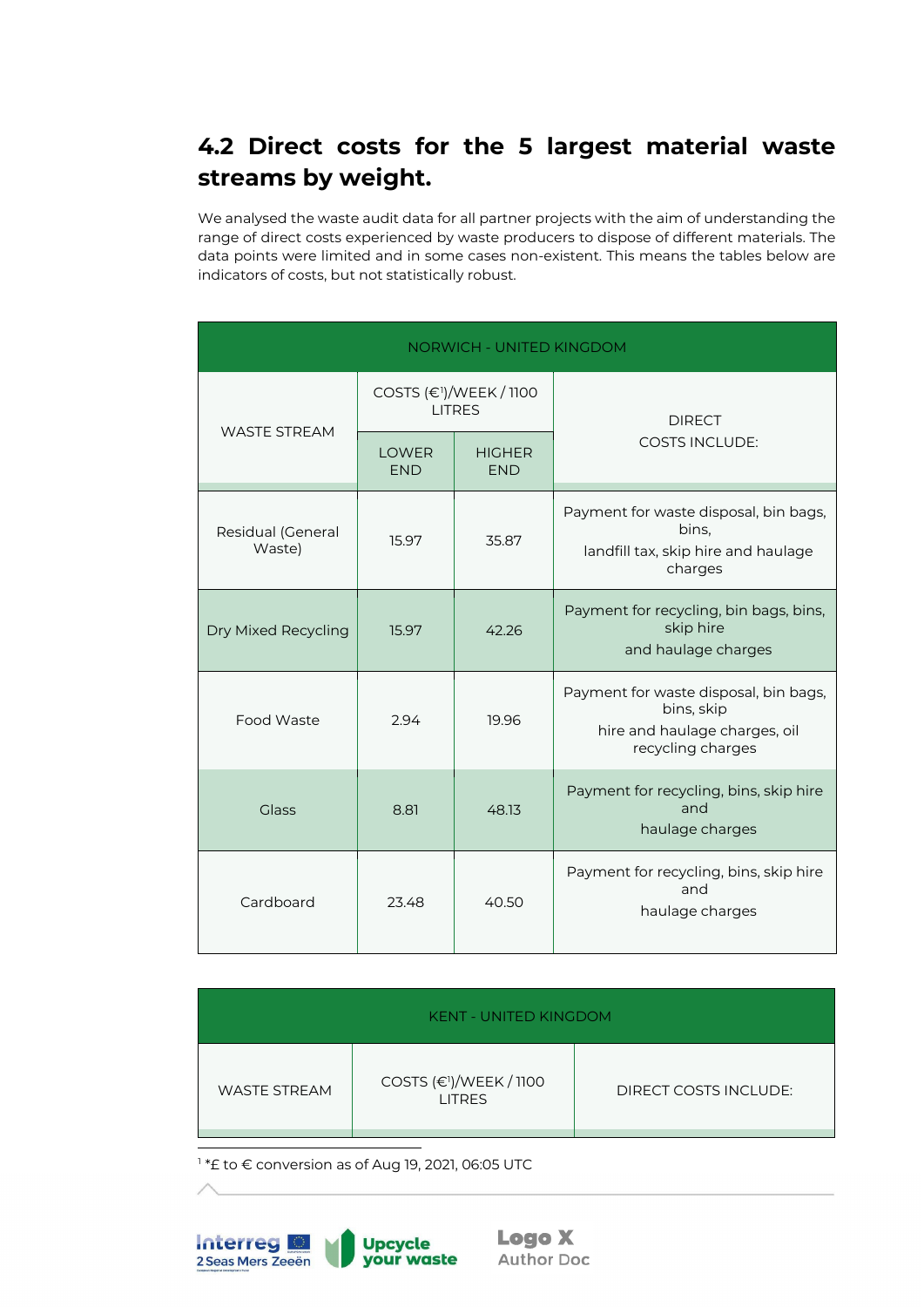|                             | <b>LOWER END</b>   | <b>HIGHER END</b> |                                                                                                          |
|-----------------------------|--------------------|-------------------|----------------------------------------------------------------------------------------------------------|
| Residual (General<br>Waste) | 4.97               | 187.41            | Payment for waste disposal, bin<br>bags, bins, landfill tax, skip hire<br>and haulage charges.           |
| Dry Mixed<br>Recycling      | 5.08               | 53.60             | Payment for recycling, bin bags,<br>bins, skip hire and haulage<br>charges.                              |
| Food Waste                  | Not enough<br>data | 133.86            | Payment for waste disposal, bin<br>bags, bins, skip, hire and haulage<br>charges, oil recycling charges. |
| <b>Glass</b>                | 6.07               | 134.01            | Payment for recycling, bins, skip<br>hire and haulage charges.                                           |
| Cardboard                   | 8.03               | 96.48             | Payment for recycling, bins, skip<br>hire and haulage charges.                                           |

| <b>OOSTEND - BELGIUM</b>    |                                                |                             |                                                                                                        |  |  |
|-----------------------------|------------------------------------------------|-----------------------------|--------------------------------------------------------------------------------------------------------|--|--|
| <b>WASTE</b>                | COSTS $( \in ) /$ WEEK / 1100<br><b>LITRES</b> |                             |                                                                                                        |  |  |
| <b>STREAM</b>               | <b>LOWER END</b>                               | <b>HIGHER</b><br><b>END</b> | DIRECT COSTS INCLUDE:                                                                                  |  |  |
| Residual (General<br>Waste) | 7.28                                           | 50.00                       | Payment for waste disposal, bin<br>bags, bins, landfill tax, skip hire<br>and haulage charges          |  |  |
| Paper/Cardboard             | 12.72                                          | 124.65                      | Payment for recycling, bin bags,<br>bins, skip hire and haulage<br>charges                             |  |  |
| <b>PMD (Mixed Plastics)</b> | 4.17                                           | 105.00                      | Payment for waste disposal, bin<br>bags, bins, skip hire and haulage<br>charges, oil recycling charges |  |  |

**Interreg C**<br>2 Seas Mers Zeeën

**Logo X**<br>Author Doc

Upcycle<br>your waste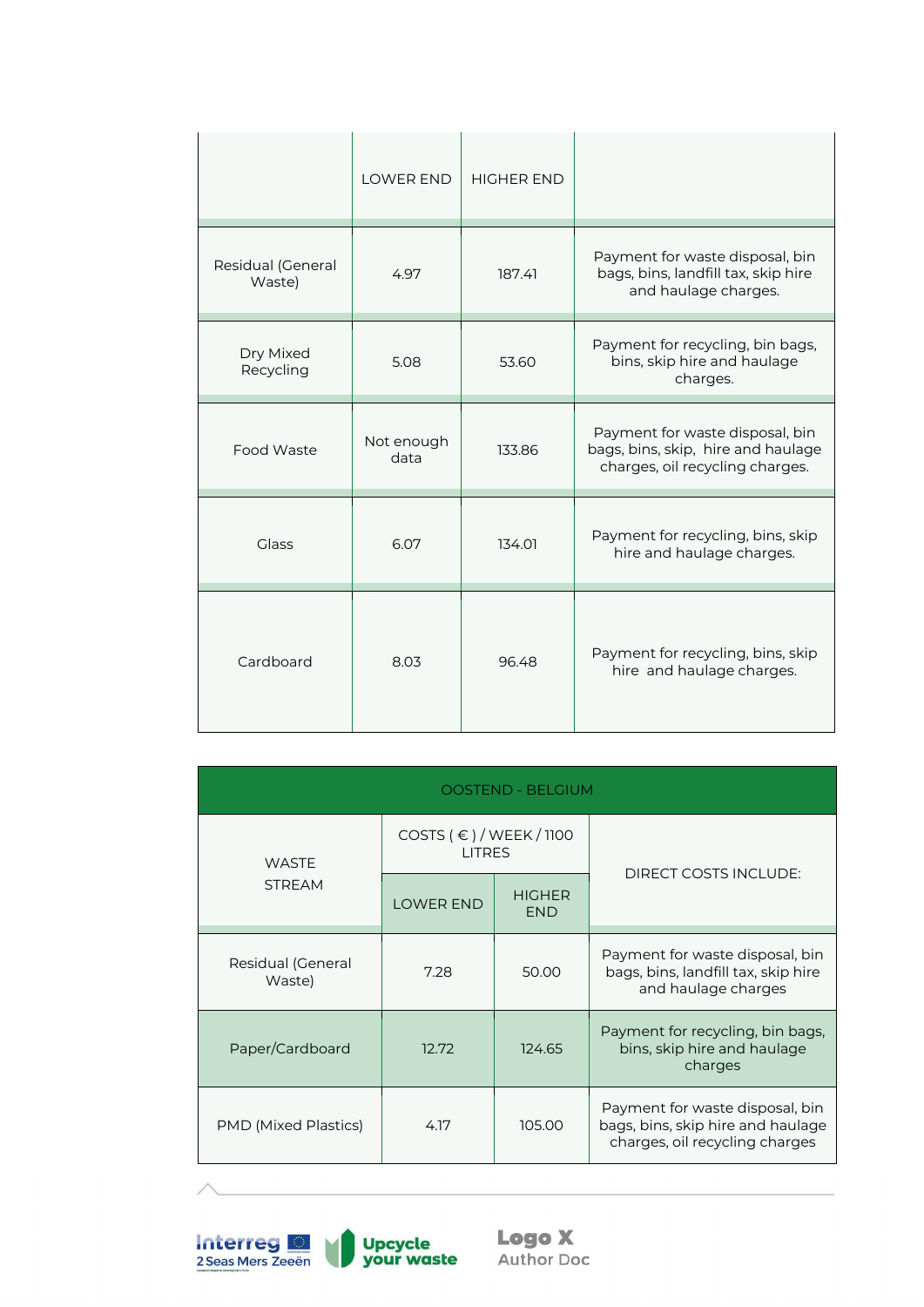| Food Waste (Packed) | Not enough | 791.14 | Payment for recycling, bins, skip |
|---------------------|------------|--------|-----------------------------------|
| and Unpacked)       | data       |        | hire and haulage charges          |

| <b>IJMOND - NETHERLANDS</b> |                        |                             |                                                                                                            |  |
|-----------------------------|------------------------|-----------------------------|------------------------------------------------------------------------------------------------------------|--|
|                             | COSTS $( \in ) /$ WEEK |                             | <b>DIRECT</b>                                                                                              |  |
| <b>WASTE STREAM</b>         | <b>LOWER END</b>       | <b>HIGHER</b><br><b>END</b> | <b>COSTS INCLUDE:</b>                                                                                      |  |
| Residual (General<br>Waste) | 25                     | Not enough<br>data          | Payment for waste disposal, bin<br>bags, bins, landfill tax, skip hire<br>and haulage charges.             |  |
| Paper                       | $-20$                  | 25                          | Payment for recycling, bin<br>bags, bins, skip hire and<br>haulage charges.                                |  |
| Wood                        | 2                      | 50                          | Payment for waste disposal, bin<br>bags, bins, skip hire and<br>haulage charges, oil recycling<br>charges. |  |
| Scrap                       | Inconclusive           | 540                         | Payment for recycling, bins,<br>skip hire and haulage charges.                                             |  |
| Rubble                      | Not enough<br>data     | Not enough<br>data          | Payment for skip hire and<br>haulage charges.                                                              |  |

| <b>HAGUE - NETHERLANDS</b> |                        |                             |                                                                                                |  |
|----------------------------|------------------------|-----------------------------|------------------------------------------------------------------------------------------------|--|
|                            | COSTS $( \in ) /$ WEEK |                             | <b>DIRECT</b>                                                                                  |  |
| <b>WASTE STREAM</b>        | <b>LOWER END</b>       | <b>HIGHER</b><br><b>END</b> | <b>COSTS INCLUDE:</b>                                                                          |  |
| Wood                       | 23.19                  | 28.73                       | Payment for waste disposal, bin<br>bags, bins, landfill tax, skip hire<br>and haulage charges. |  |

**Interreg &**<br>2 Seas Mers Zeeën Upcycle<br>your waste U

**Logo X**<br>Author Doc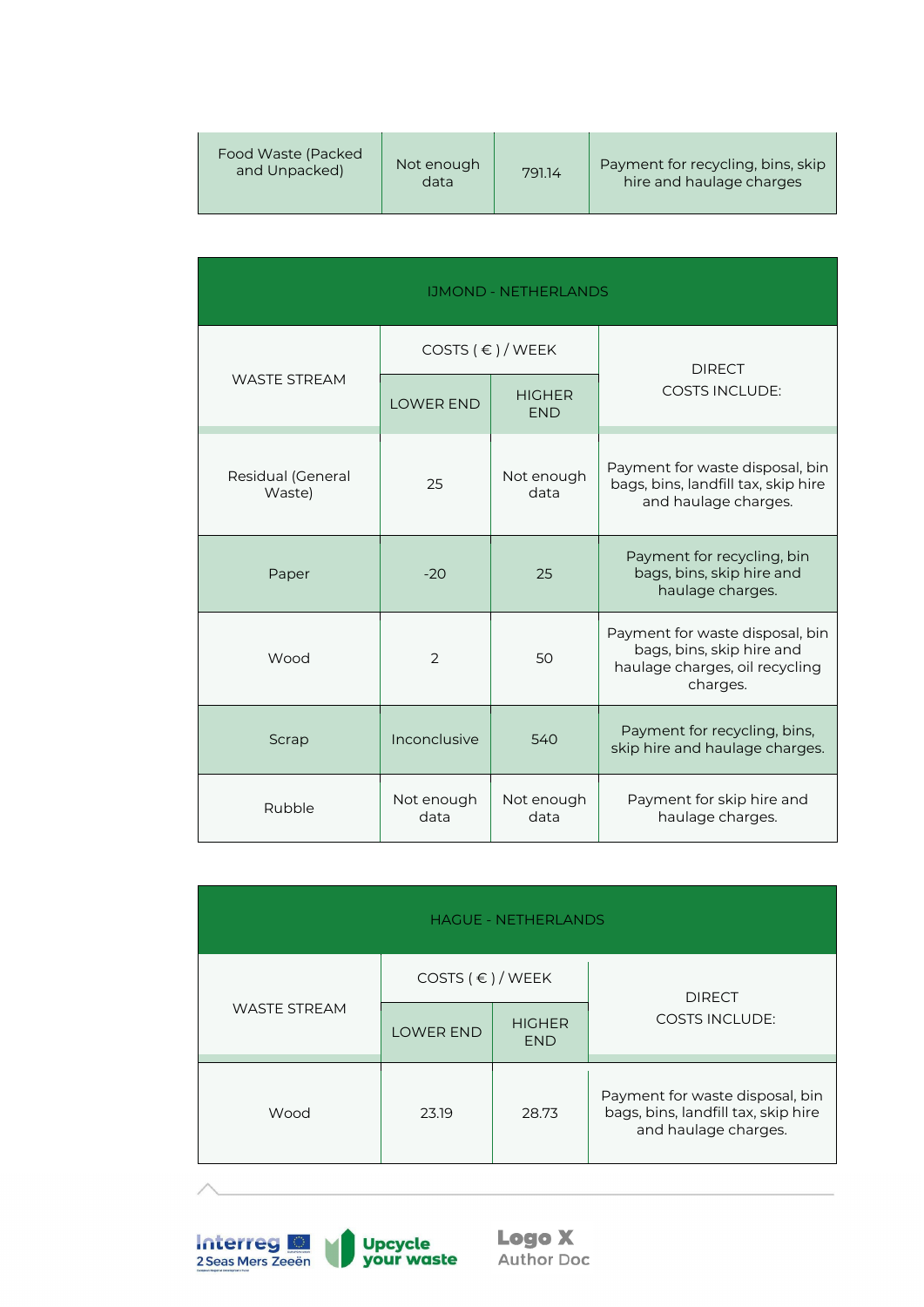| Residual (General<br>Waste) | 2.92               | 21.10                        | Payment for recycling, bin bags,<br>bins, skip hire and haulage<br>charges.                             |
|-----------------------------|--------------------|------------------------------|---------------------------------------------------------------------------------------------------------|
| Paper/Cardboard             | 2.10               | 9.51                         | Payment for waste disposal, bin<br>bags, bins, skip hire and haulage<br>charges, oil recycling charges. |
| Appliances                  | Not enough<br>data | <b>Not</b><br>enough<br>data | Payment for recycling, bins, skip<br>hire and haulage charges.                                          |
| <b>Bulk Waste</b>           | 5.75               | <b>Not</b><br>enough<br>data | Payment for bins, skip hire and<br>haulage charges.                                                     |

| <b>ROUBAIX - FRANCE</b>   |                              |                              |                                                                                                         |  |
|---------------------------|------------------------------|------------------------------|---------------------------------------------------------------------------------------------------------|--|
|                           | COSTS $( \in ) /$ WEEK       |                              | <b>DIRECT</b>                                                                                           |  |
| <b>WASTE STREAM</b>       | <b>LOWER</b><br>$END*$       | <b>HIGHER</b><br><b>END</b>  | <b>COSTS INCLUDE:</b>                                                                                   |  |
| Ordinary Industrial Waste | $-3466.94$                   | <b>Not</b><br>enough<br>data | Payment for waste disposal, bin<br>bags, bins, landfill tax, skip hire<br>and haulage charges.          |  |
| Cardboard                 | 72.3                         | <b>Not</b><br>enough<br>data | Payment for recycling, bin bags,<br>bins, skip hire and haulage<br>charges.                             |  |
| Used Water                | 70.7                         | <b>Not</b><br>enough<br>data | Payment for waste disposal, bin<br>bags, bins, skip hire and haulage<br>charges, oil recycling charges. |  |
| <b>Steel</b>              | <b>Not</b><br>enough<br>data | <b>Not</b><br>enough<br>data | Payment for waste disposal, bin<br>bags, bins, landfill tax, skip hire<br>and haulage charges           |  |
| Polyester                 | $-179.32$                    | <b>Not</b><br>enough<br>data | Payment for recycling, bins, skip<br>hire and haulage charges                                           |  |

\*The negative values indicate cost-saving.

Data collection for waste stream cost determination was strongly mired by lack of data points and estimated costs rather than accurate costs. Conversion from monthly/yearly data to weekly data may have caused slight inaccuracies and there seems to be a vast range

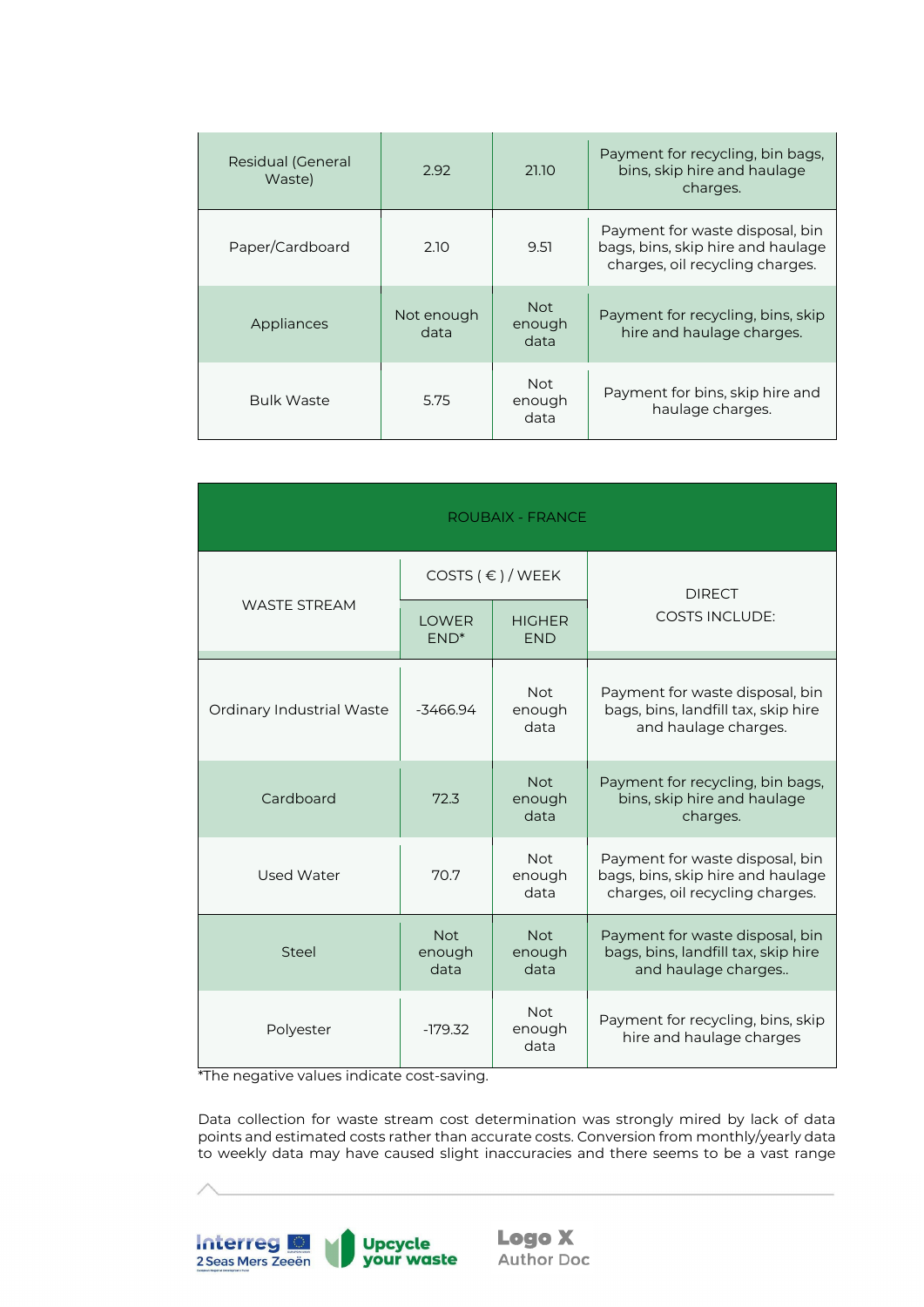between the lower and higher ends. Many waste streams had no cost data collected at all. This clearly indicates that companies were not as forthcoming to share the cost data with the auditors due to policy reasons, or perhaps not being aware themselves of the costs. This was especially true when interviewing large businesses having multiple branches where all cost data was stored at the company HQ. This also indicates that across the different partner countries, prices differ due to the open-market policy, the number of competitors present as well as the type of services provided for a particular cost.

# <span id="page-19-0"></span>**5. Interview summary.**

Overall, 4 interviews were conducted by Binit student staff between 26th July 2021 and 6th August 2021. 3 student auditors interviewed were based in the Netherlands, out of which 2 conducted audits for the Hague region. A French project partner was also interviewed.

Below are the generalised findings across all the interviews:

- Interviews were done over the phone as well as going to the site when permitted by the region's laws. One student was only able to do interviews/correspondence through email.
- Data collected on site was more accurate and quantitative as compared to the data collected over the phone. There were fewer missing points and companies were more forthcoming to auditors, especially in regards to cost data sharing. Correct quantities were shared and there was more enthusiasm towards the project.
- General mistrust was observed between small businesses and larger waste collection companies. Most businesses were not fully aware of the costs or the services they were paying for.
- Barriers to upcycling were found to be: costs (expensive for waste collectors to come), not knowing who to connect with for upcycling some products, scepticism towards the recycling companies.
- Drivers of upcycling were found to be: saving the environment, making money off their wastes, reduced storage of waste on company sites.
- All regions have an open market operating for waste collection companies with the local municipalities providing legislative and general guidance. Costs of recycling/disposing of different waste streams was found to be competitive and company-specific. Indirect costs were difficult to determine as it differed for each region and business type.
- Concluding remarks: Start of project was difficult due to the lockdown restrictions. However, towards the end, a core group of businesses were identified wanting to save the environment and wanting to identify upcycling streams. Framing it differently in terms of economic gains for business to participate in this yielded more entrepreneurs + businesses to join in. Need to connect businesses with each other to gain traction in upcycling ideas.

Key issues with data gathering and analysing were due to little or no information about the cost of recycling by the business owners and workers. The lack of understanding of the direct costs was surprising and meant that there were no data points for many material streams and a small number of data points in a large number of the material streams. This means the parameters provided are guidance only and not statistically robust.

The market structure in each partner country was checked for levels of competitiveness. All have both private operators and local authorities/municipalities offering waste management services to businesses.

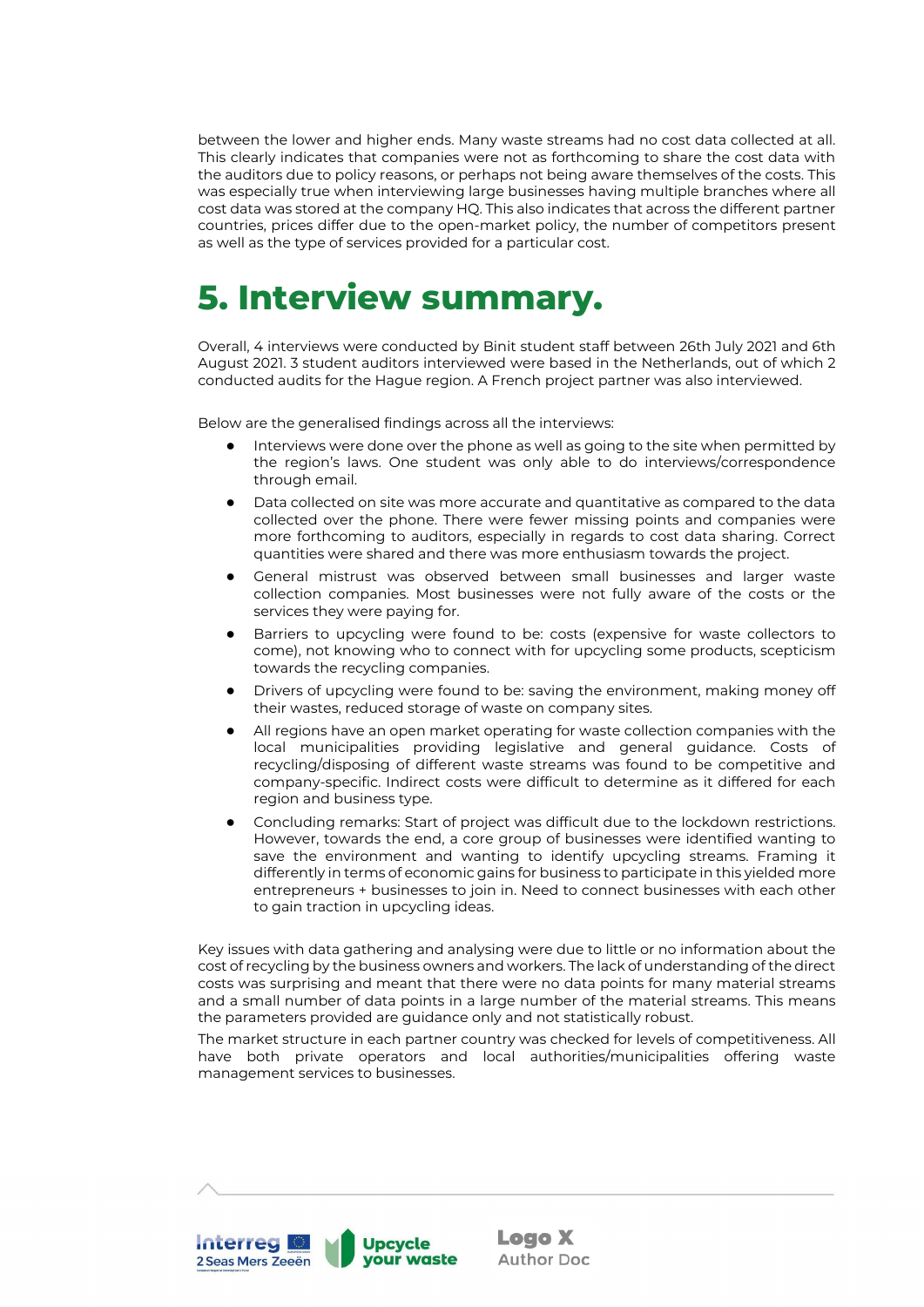# <span id="page-20-0"></span>**6. Business Models and Case Studies.**

## <span id="page-20-1"></span>**6.1 Introduction.**

For a business model to be sustainable it needs to consider three elements:

- 1. The value proposition: what pain is the business solving and for whom.
- 2. The value creation and delivery: activities, resources, partners and distribution channels
- 3. The value capture: the financial model.

This section of the report describes different business models. It does not consider the value proposition, but explains how the model works.

As described in the sections above, the most challenging area to describe has been the value capture. This was highlighted in the final report for activity 1.3.1 and is visible in all the waste audit data and was clear in the qualitative interviews. A lack of data around actual costs and a lack of understanding across all project areas of those actual costs has meant that the financial model is generalised across all business case types, rather than specific to each.

We believe that as many of these business cases are breaking new ground, the only way to test a financial model robustly is in the real world by seeing what the market will pay. This was tested briefly in the Norwich Start UpCycle Weekend and is evident in existing products described below. Local market costs, the local supply of the raw material and the local demand for the finished product are all highly variable and therefore no standard model can be created, only parameters given.

The key barrier to upcycling is the legislation around the transport, handling and processing of materials deemed a waste. This includes the processing of a waste to turn it into a product. Whilst there may be case studies below where the legal standing is uncertain, we believe it is important to include them because there is clearly widespread support across the EU for the circular economy and a greener economy. We believe this means that constructive conversations will be possible with the relevant authorities to ensure any activities, if proposed, are legally compliant.

# <span id="page-20-2"></span>**6.2 Business Model A: Sharing waste.**

### <span id="page-20-3"></span>**Description**

It is possible for some businesses to share waste as a micro activity. We were unable to find much data, but the example most commonly cited is that a coffee shop 'lends' its used coffee grinds to a mushroom grower. The mushroom grower uses these grinds as a substrate for growing and gives them back when a growing cycle is complete. The growing process removes much of the moisture, and therefore the weight, of the coffee grinds. This reduces the final cost of disposal for the coffee shop who is the original waste producer.

### <span id="page-20-4"></span>**Environmental**

When waste is 'shared' it becomes a raw input for another business. This displaces a virgin material and therefore has a lower environmental impact. The weight or volume of the 'shared waste' may be reduced, which reduces the amount of waste sent for final disposal.

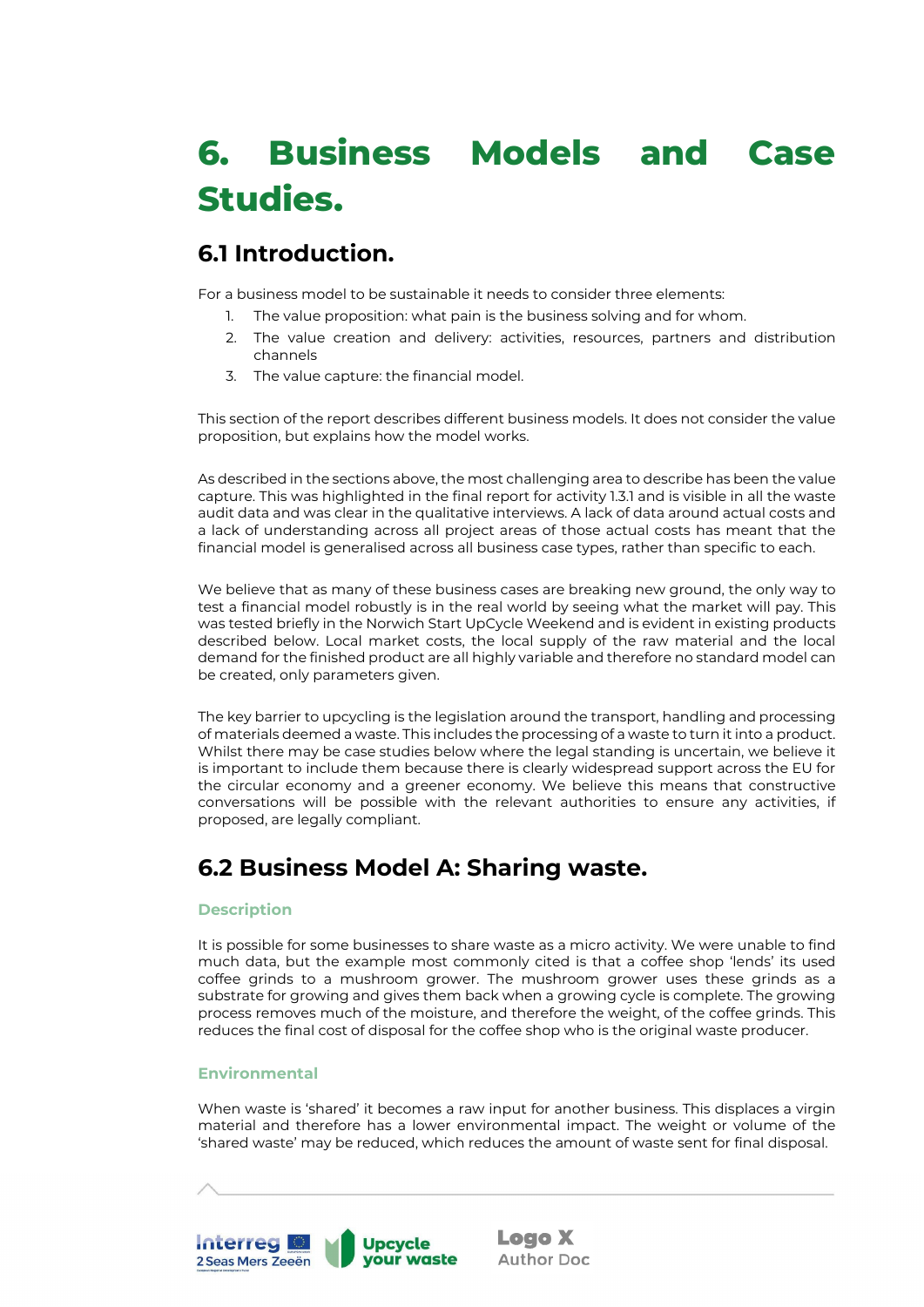### <span id="page-21-0"></span>**Financial**

There is a verifiable reduction in waste costs if the waste producer is charged by weight. This is not the case in all areas, and may even change between areas. Where the waste is removed on a 'per bin' basis, a weight reduction will not reduce cost. The waste as a substrate is assumed to be at no cost to the mushroom grower and therefore, assuming transport costs are low or negligible, there is a cost-saving.

#### <span id="page-21-1"></span>**Local or social**

Shared waste is likely to only work at a very local level. It is likely to be a transaction between two businesses and therefore benefits will be felt locally.

## <span id="page-21-2"></span>**6.2.1 Case Studies**

### **Coffee Grounds Used To Grow Oyster Mushrooms**

Coffee grounds are organic material and can serve as a breeding ground for mushrooms. The grounds are collected from companies that, in many cases, use more than 50 kilograms of coffee beans per week. The grounds are suitable for growing oyster mushrooms. They are used in the kitchen, such as mushrooms, or are used to make bitterballen. The companies that grow oyster mushrooms also have "starter packs" for growing oyster mushrooms at home.

The grounds are composted at the end of their life as a substrate.

| Material                             | <b>Storage</b>                                                                                                                   | Collection | <b>Process</b>                                             | Product need                                                   | Route to<br>market |
|--------------------------------------|----------------------------------------------------------------------------------------------------------------------------------|------------|------------------------------------------------------------|----------------------------------------------------------------|--------------------|
| Any.<br>Example<br>coffee<br>grounds | Source-<br>segregated.<br>Often internally<br>in small<br>quantities and<br>potentially<br>bulked in a<br>larger outdoor<br>bin. | Unknown    | None.<br>Transfer into<br>bags for<br>mushroom<br>growing. | Yes.<br>Mushroom<br>growers are<br>commercially<br>successful. | Unknown            |

## <span id="page-21-3"></span>**6.3 Business Model B: Trading waste products.**

### <span id="page-21-4"></span>**Description**

Products may reach the end of useful life for one consumer but still be usable in the same, or a different form, for another user. These products or materials can then be traded before becoming waste. Sometimes the products may need small repairs, but they are used for a similar purpose. A good example may be pallets that are bought by a middle company and resold again as pallets. This is most commonly a meso or macro activity.

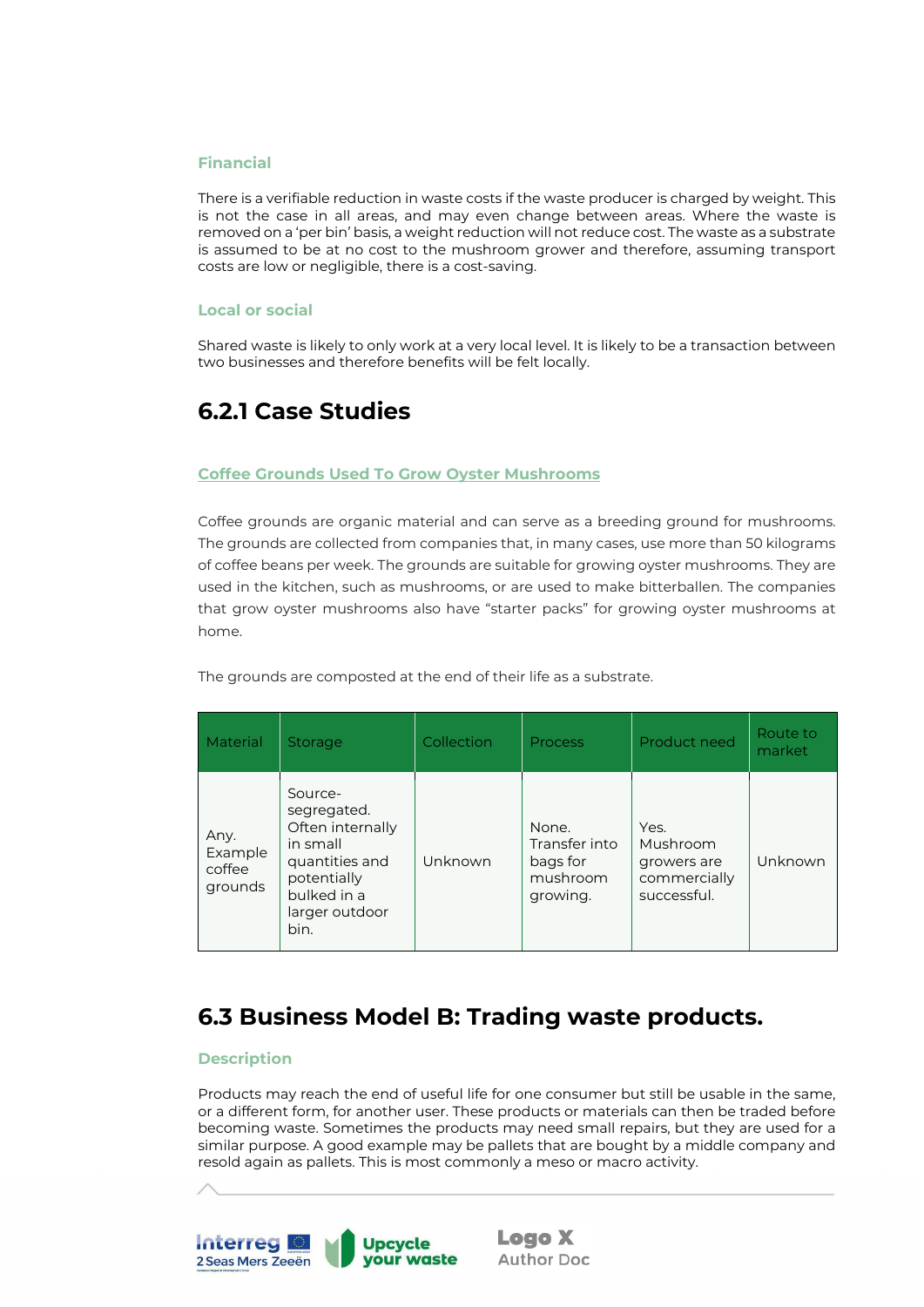### <span id="page-22-0"></span>**Environmental**

Traded waste products or materials displace the new version of the product or material that may be made from virgin materials, thereby reducing environmental impacts. Traded products or materials make most financial sense in limited geographic areas and may therefore have lower transport miles and associated emissions.

#### <span id="page-22-1"></span>**Financial**

There is a verifiable reduction in waste costs if the waste producer is charged by weight or volume. There may be a financial benefit to the waste producer if the trader buys the material or product. It is likely that the second user of the traded goods receives the item for less cost than a new version.

#### <span id="page-22-2"></span>**Local or social**

Traded products and materials are likely to have greatest financial benefit at a local or meso level where transport costs are lower. Shorter distances will have a beneficial environmental benefit.

## <span id="page-22-3"></span>**6.3.1 Case Studies**

#### <span id="page-22-4"></span>**Too Good To Go**

UK-based app that allows retailers to list their food surplus that may be close to expiry at the end of each day and make it available to app users at a greatly reduced cost. This reduces the amount of food they waste and therefore the disposal costs, while at the same time generating income from products with a short shelf-life.

<https://toogoodtogo.co.uk/en-gb>

| <b>Material</b> | <b>Storage</b>                                        | Collection      | <b>Process</b>          | Product<br>need                  | Route to<br>market                           |
|-----------------|-------------------------------------------------------|-----------------|-------------------------|----------------------------------|----------------------------------------------|
| Food            | Source-<br>segregated,<br>indoors in its<br>packaging | by<br>purchaser | List food on<br>the app | Identified<br>need and<br>market | Through social<br>media and<br>word-of-mouth |

# <span id="page-22-5"></span>**6.4 Business Model C: Upcycling end-of-life materials.**

### <span id="page-22-6"></span>**Description**

Materials that are at the end-of-life for one business are collected and processed into another product, or for another use, by a second business, normally in a low-tech manner. These products are of a higher value than the material as a waste.

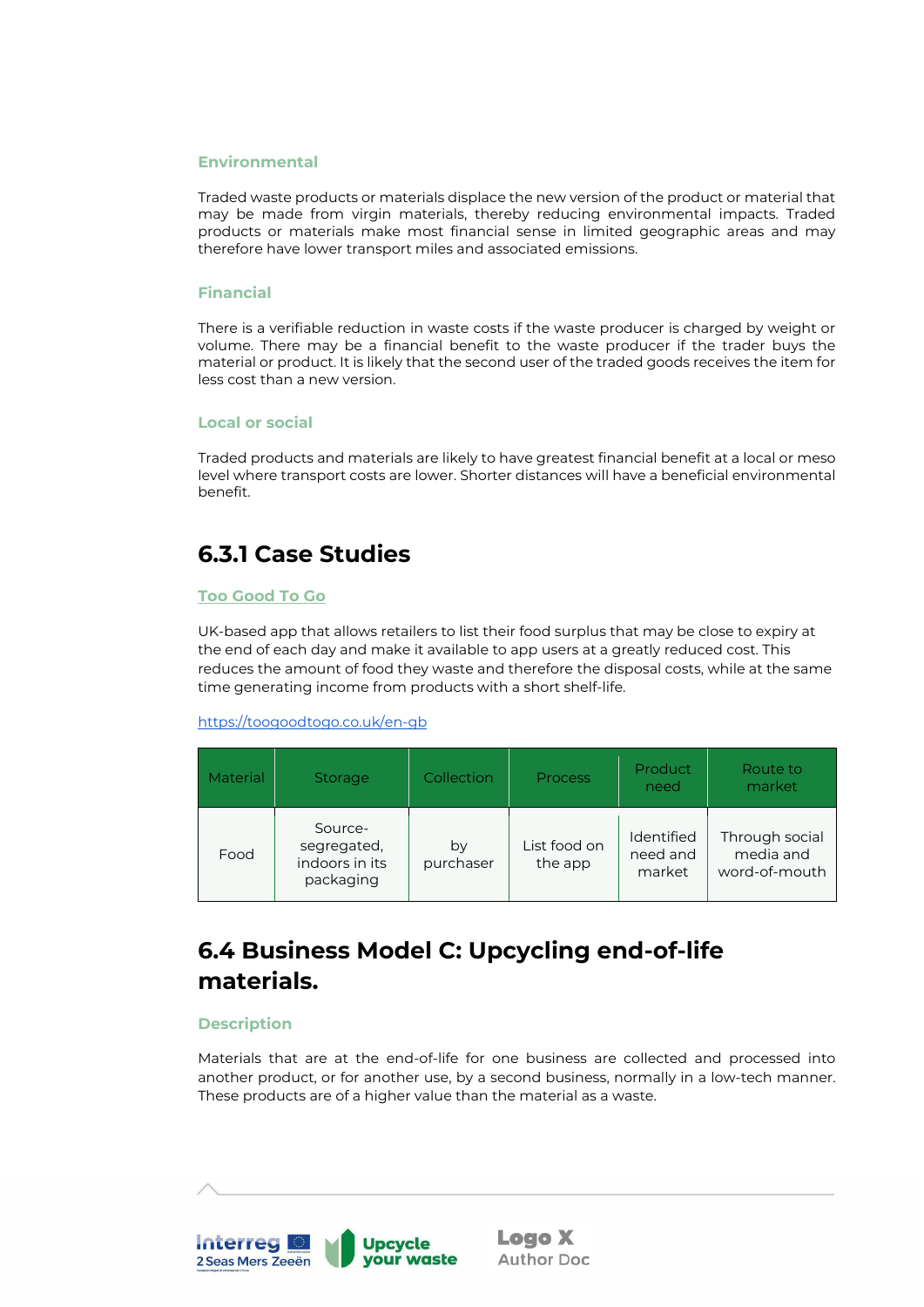#### <span id="page-23-0"></span>**Environmental**

This business model works at two scales. The first is micro, or very local, with smaller volumes of material. The second is for higher volumes of material that are often by-products of industrial processes and are normally included in industrial symbiosis programmes. This is normally a meso scale activity with industrial processes being co-located, often in eco parks. In both cases, the waste material displaces a raw material in a process or product, which decreases environmental impact. In both cases, it is expected that the transport impact is considerably reduced.

#### <span id="page-23-1"></span>**Financial**

Any charge made on the waste producer for the collection of the material must be of equal value to the current charge experienced. The price point of the final product will include the processing and sales and marketing activities. The sale price will be equal to or less than the raw material equivalent. Therefore these activities should be financially viable.

#### <span id="page-23-2"></span>**Local or social**

Micro upcycling activities are most likely to result in the creation of a new product, which may have job creation outcomes and support other local businesses. Industrial symbiosis tends to be advantageous for environmental and financial reasons.

## <span id="page-23-3"></span>**6.4.1 Case studies.**

#### <span id="page-23-4"></span>**Meco - Norwich BID Start UpCycle Weekend**

Cardboard is one of the largest waste materials produced by weight and volume in Norwich. At the same time office space is being reinvented as we move to hybrid working postpandemic. Not only are people working on laptops in offices, they are also working on the move, and suffering ergonomically as a result. Desks are the wrong height, laptop screens are too low and backs and necks are constricted. Enter Meco.

Meco was created at the Start UpCycle Weekend and built by the designers at Flomotion Studios. It is a lightweight, reusable, simple laptop or computer riser that can be put on any surface to turn it either into a standing desk or to simply raise laptops to a better and more comfortable level.

Meco has 2 designs, the Move and the Mini. The Move is a more robust riser to turn a table into a standup desk. Designed for multiple uses and aimed at the corporate buyer, the M is an affordable solution.

The Mini is a lightweight, portable riser intended to be used on the move such as on trains or coworking spaces. It is cheap and small.

Both models are made from recycled material, cardboard, that has been upcycled locally. And best of all they are fully recyclable at the end of use, just pop them in any recycling bin.

| Material      | Storage                                           | Collection | <b>Process</b>                                 | Product<br>need                  | Route to<br>market                         |
|---------------|---------------------------------------------------|------------|------------------------------------------------|----------------------------------|--------------------------------------------|
| Cardboa<br>rd | Source-<br>segregated,<br>indoors or in<br>sealed | unknown    | Removing<br>tape,<br>selecting<br>best pieces, | Identified<br>need and<br>market | Through co-<br>working spaces<br>and local |



**Interreg Manager** 

2 Seas Mers Zeeën

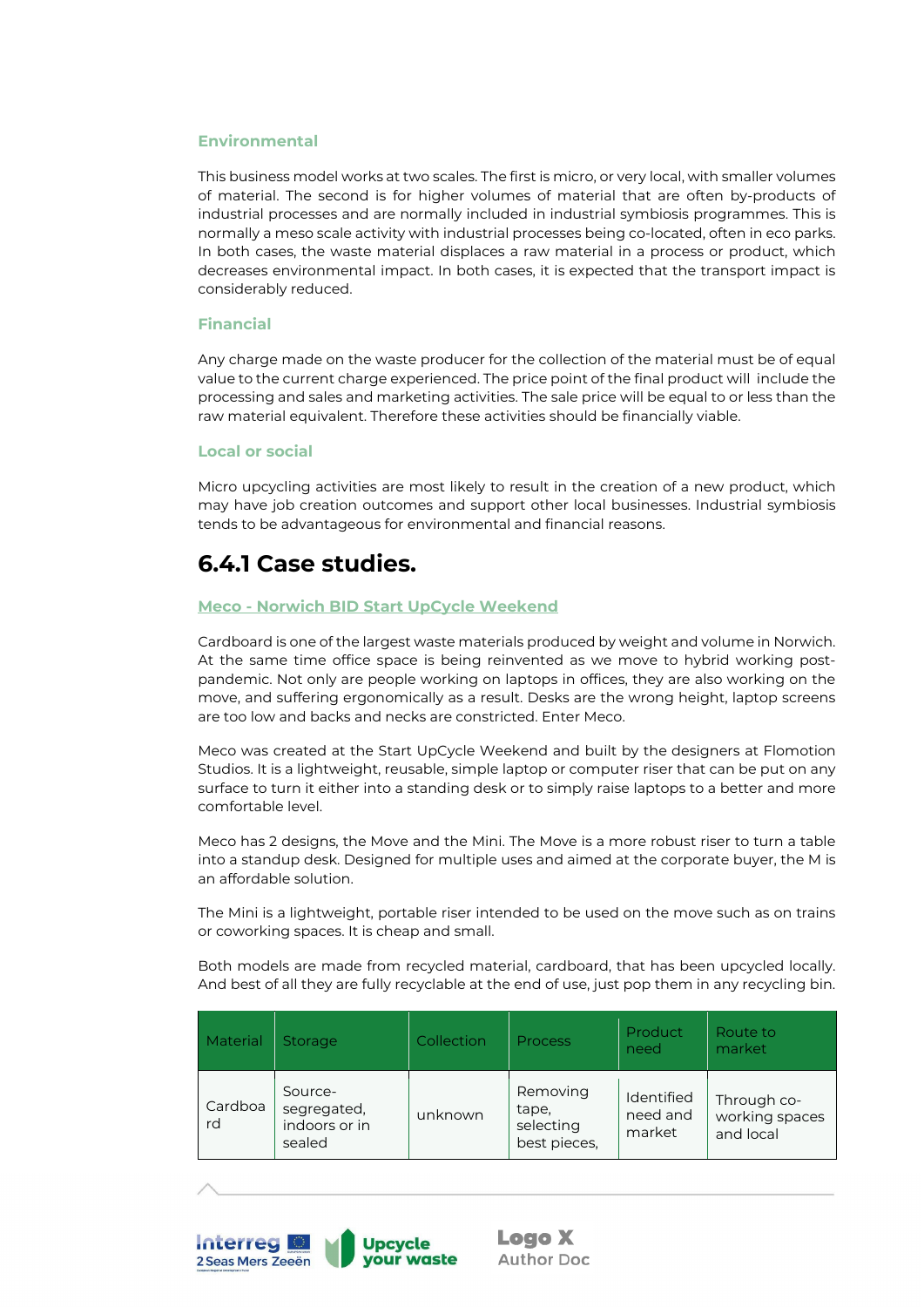| containers as<br>needs to be kept<br>dry | cut and<br>assemble. | business<br>community |
|------------------------------------------|----------------------|-----------------------|
|------------------------------------------|----------------------|-----------------------|

### <span id="page-24-0"></span>**Palatable - Norwich BID Start UpCycle Weekend**

Palletable makes forever flooring out of used pallets and scrap wood. Their aim is to help the trees and to solve waste wood. The flooring is made on a bespoke basis with the perfect finish and design for the customer. As well as upcycling pallets, Palletable also focuses on not damaging the environment and keeping track of their carbon footprint. Palletable will not be burning their wood. They will also be franchising locally so this means they will be using local wood in the local area that the flooring will be laid. This means nothing will be shipped or travelling across the country.

Palletbale will be trying to use every part of the pallet but if they have any leftover wood, they will be recycling it and they will also be selling the nails. For every square meter of flooring, they can use 1 and a  $\frac{1}{2}$  pallets.

Palletables are hoping to work with people who are building eco houses, commercial business, events people and commercial businesses as well as individual buyers

| Material       | Storage                                                                                 | Collection | <b>Process</b>                             | Product<br>need                            | Route to<br>market                                                           |
|----------------|-----------------------------------------------------------------------------------------|------------|--------------------------------------------|--------------------------------------------|------------------------------------------------------------------------------|
| <b>Pallets</b> | Normally not<br>in bins, but<br>loose in yards.<br>Best if dry<br>before<br>collection. | unknown    | Disassemble<br>and<br>reassembly;<br>paint | Identified<br>'nice-to-<br>have'<br>market | Through<br>existing<br>flooring<br>retailers and<br>online B <sub>2C</sub> . |

### <span id="page-24-1"></span>**Zing - Norwich BID Start UpCycle Weekend**

Norwich is filled with local coffee shops - but walk down any street as the owners rattle their keys in the shop door and you'll see bags upon bags of leftover food from the day before ready to be piled in a bin lorry and taken to landfill, incinerators or, if you're lucky, a distant anaerobic digester. If you're signed up to Zing, the story couldn't be more different. Zing, the latest upcycle idea out of Norwich, promises to collect used food, starting with Orange peel, and turn it into a tasty mood-boosting snack. They not only taste great, they feel great too, since you could be buying a snack created from unused food, collected from the very same business you're buying from.

Zing's business model entails two revenue streams from both the collection of unused food and sale of upcycled products. Collections are made using local cargo-bike companies; specialists in the delivery and collection of local goods and operate carbon-neutral forms of transport at a low cost.

The first of the product line range is dried Orange peel, branded as 'Zing', flavoured with sugar and spices for a sweet or savoury snack that falls under similar product selections as dried Mango, apricot or berries. The target market are health and sustainable conscious

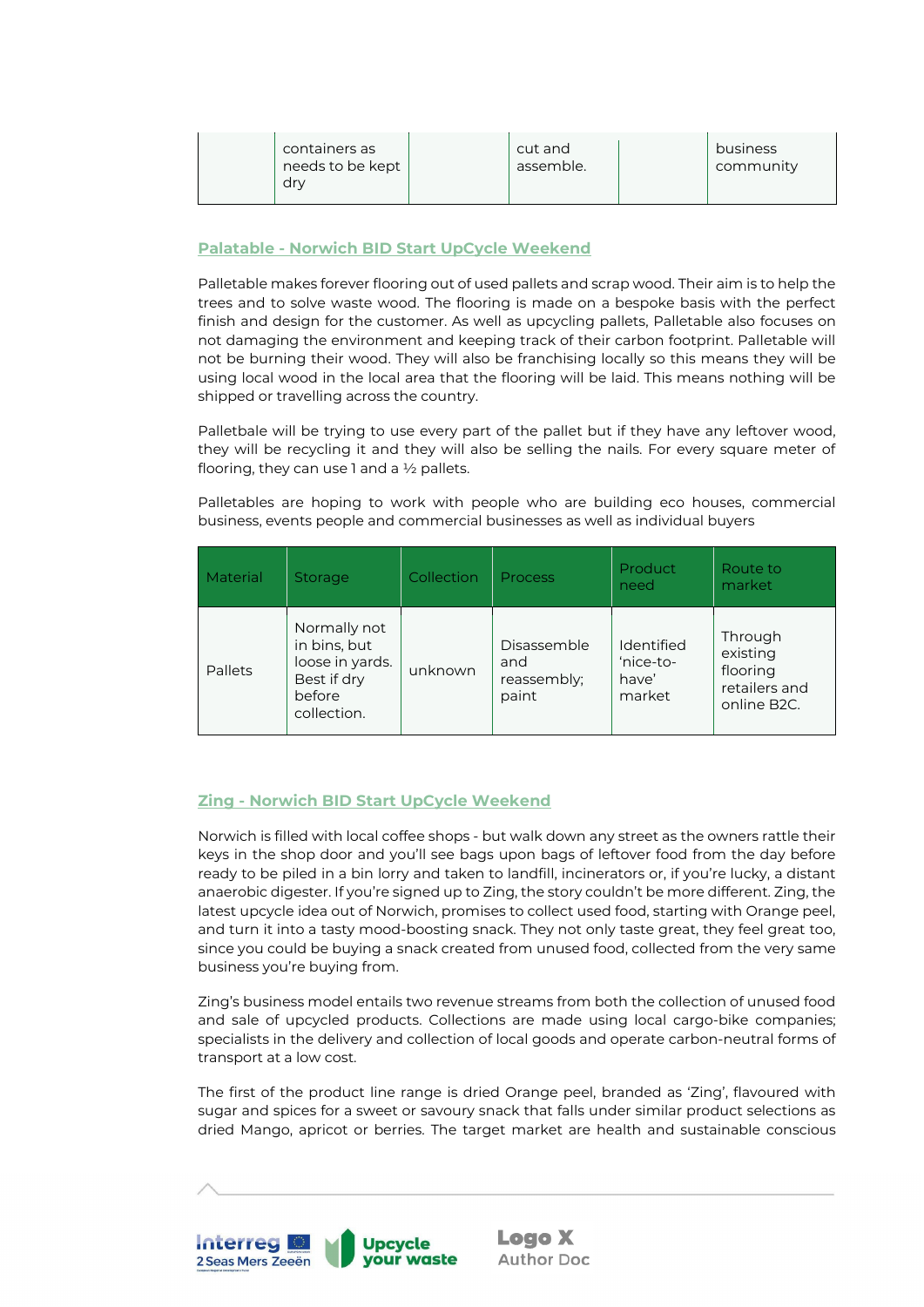adults as well as business owners who sell locally sourced goods and who want to reduce their waste associated waste costs.

| Material             | <b>Storage</b>                                      | Collection | <b>Process</b>                | Product need                                                       | Route to<br>market                               |
|----------------------|-----------------------------------------------------|------------|-------------------------------|--------------------------------------------------------------------|--------------------------------------------------|
| Citrus<br>fruit peel | Needs to be<br>separate<br>from other<br>food waste | unknown    | Dehydration<br>and flavouring | <b>Identified</b><br>existing<br>market in<br>other<br>territories | <b>B2C</b> sales<br>online and via<br>retailers. |

### <span id="page-25-0"></span>**Gökotta**

Gökotta Tailorshop & Handcrafts provides services of altering, customising and repairing clothing. By using upcycled materials i.e. fabrics and clothes the company produces new pieces to sell or repair clothes for customers.

This way the company gives a second life to old pieces of garment and creates new, stylish clothing. As opposed to the popular fast fashion clothing producers, Gökotta offers unique, upcycled and environmentally friendly products.

| Material        | Storage                                               | Collection | <b>Process</b>       | Product need                                | Route to<br>market                   |
|-----------------|-------------------------------------------------------|------------|----------------------|---------------------------------------------|--------------------------------------|
| <b>Textiles</b> | Source-<br>segregate<br>d, any<br>container<br>or bag | unknown    | Bespoke<br>tailoring | <b>Identified</b><br>market being<br>served | Through<br>existing retail<br>outlet |

### <span id="page-25-1"></span>**Worn Office Chairs, NL**

Worn office chairs are collected by watrest.nl. They are professionally refurbished and sold again. You will find companies that want these. They can make your office chairs like new again for 1/5 to 1/10 of the replacement value.

### <span id="page-25-2"></span>**Huykman & Duyvestein**

Huykman & Duyvestein manufacture orthopaedic shoes by using upcycled materials like Transparent PU foil, paraffin wax, used (orthopaedic) shoes, plaster casts and fine shavings of cork, leather strips, elastic strips, rubber and wood

| Material                                                                            | Storage | Collection | <b>Process</b>                      | <b>Product</b><br>need                  | Route to<br>market                              |
|-------------------------------------------------------------------------------------|---------|------------|-------------------------------------|-----------------------------------------|-------------------------------------------------|
| paraffin wax,<br>used shoes,<br>plaster, casts,<br>cork, leather<br>strips, elastic | Unknown | unknown    | tailor-made<br>orthopaedic<br>shoes | Identified<br>market<br>being<br>served | Through<br>referral from<br>specialist or<br>GP |

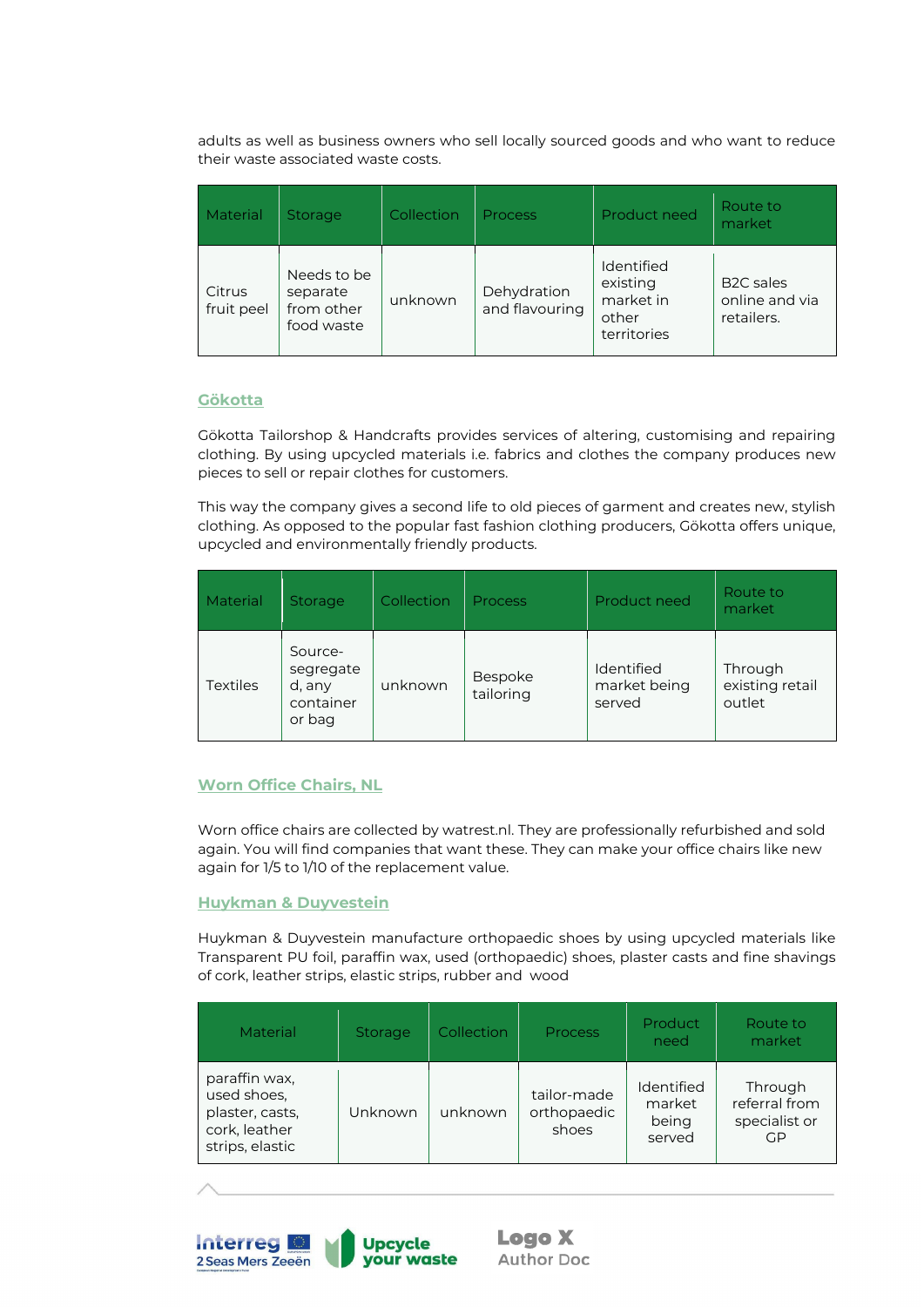| strips, rubber,<br>wood |  |  |  |  |  |
|-------------------------|--|--|--|--|--|
|-------------------------|--|--|--|--|--|

#### <span id="page-26-0"></span>**Eco Park in Salaise-sur-Sanne and Sablons**

Chemical recycling and raw material transformation in an eco-park focussing on industrial wastes. The businesses are co-located to make shared infrastructure for energy supply and co-generation, solid waste treatment and reclaimed water[2](#page-26-6).

# <span id="page-26-1"></span>**6.5 Business Model D: Recycling end-of-life materials.**

### <span id="page-26-2"></span>**Description**

Materials that are at the end-of-life for one business are collected and processed into another product by a professional, licensed reprocessing facility. These are industrial, regulated processes that operate at a meso or macro level. These products are a raw material for another process or product and are legally no longer a waste.

Whilst not upcycling, there are a number of issues with any process that involves plastic waste. Plastics are often contaminated, with fire retardants and dyes, for example. These contaminants may pose a risk to human health. In addition there are strict regulations around the use of plastics that may come into contact with food or toiletries. Therefore, products made from recycled plastics could be considered for this project, but it is a recycling, not a reuse activity.

### <span id="page-26-3"></span>**Environmental**

Recycling materials reduces the environmental impacts of landfill or energy-from-waste and displaces virgin raw materials in the supply chain.

### <span id="page-26-4"></span>**Financial**

Products and supply chains currently exist and many recycled plastics are competitive in terms of price with virgin equivalents. Therefore this is financially viable.

#### <span id="page-26-5"></span>**Local or social**

Reprocessing of recyclate is a capital-intensive industry and frequently owned and operated by large national, or international, companies. Local impact is greatest where there is a plant that may create jobs.



<span id="page-26-6"></span><sup>2</sup> Ribeiro, P.; Fonseca, F.; Neiva, C.; Bardi, T.; Lourenço, J.M. An integrated approach towards transforming an industrial park into an eco-industrial park: The case of Salaise-Sablons. J. Environ. Plan. Manag. 2018, 61, 195–213.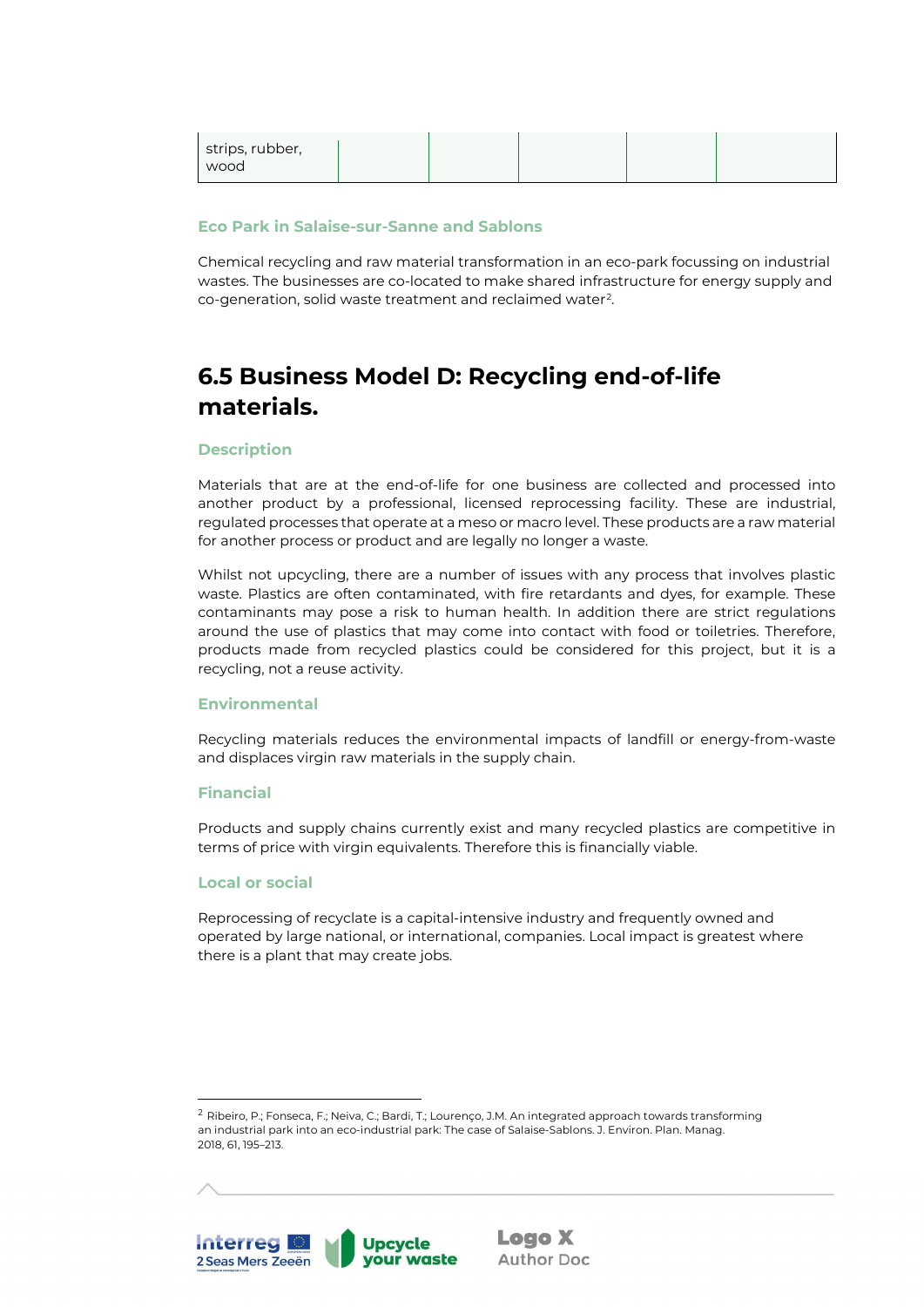# <span id="page-27-0"></span>**6.5.1 Case studies.**

### <span id="page-27-1"></span>**Coral Eyewear**

Coral Eyewear creates sustainable eyewear from rescued fishing nets and recycled plastic. Glasses are sent in a sustainable packaging which is also recyclable. In addition, the frames can be indefinitely recycled and the company will recycle them if a customer sends them back. This way Coral Eyewear offers planet-friendly glasses as opposed to the majority of eyewear being produced from virgin plastic.

| Material                                          | <b>Storage</b> | Collection | <b>Process</b>                                         | <b>Product</b><br>need                   | Route to<br>market                |
|---------------------------------------------------|----------------|------------|--------------------------------------------------------|------------------------------------------|-----------------------------------|
| Fishing net<br>waste,<br>predomina<br>ntly nylon. | unknown        | unknown    | Sent to Italy for<br>sorting and<br>remelt in pellets. | Identified<br>B <sub>2C</sub><br>market. | Existing<br>brand<br>online sales |

# <span id="page-27-2"></span>**6.6 Business Model E: Platforms to facilitate and educate.**

### <span id="page-27-3"></span>**Description**

Materials that are at the end-of-life for one business need to be collected and processed into another product by a second business. There is a gap in the knowledge about materials available and those wanting them. One type of platform may attempt to manage this marketplace.

The second type of platform may raise awareness of the upcycled products and act as a B2C online shop and/or awareness raising, marketing and communication channel.

#### <span id="page-27-4"></span>**Environmental**

The environmental impact of online platforms is dependent on the energy policies of the hosting platforms and servers.

#### <span id="page-27-5"></span>**Financial**

Least viable as upfront investment is needed and revenue streams are hard to predict and may take a long time to start. See case studies below.

#### <span id="page-27-6"></span>**Local or social**

Local platforms can be important in raising awareness amongst businesses and consumers about the potential opportunities in upcycling.

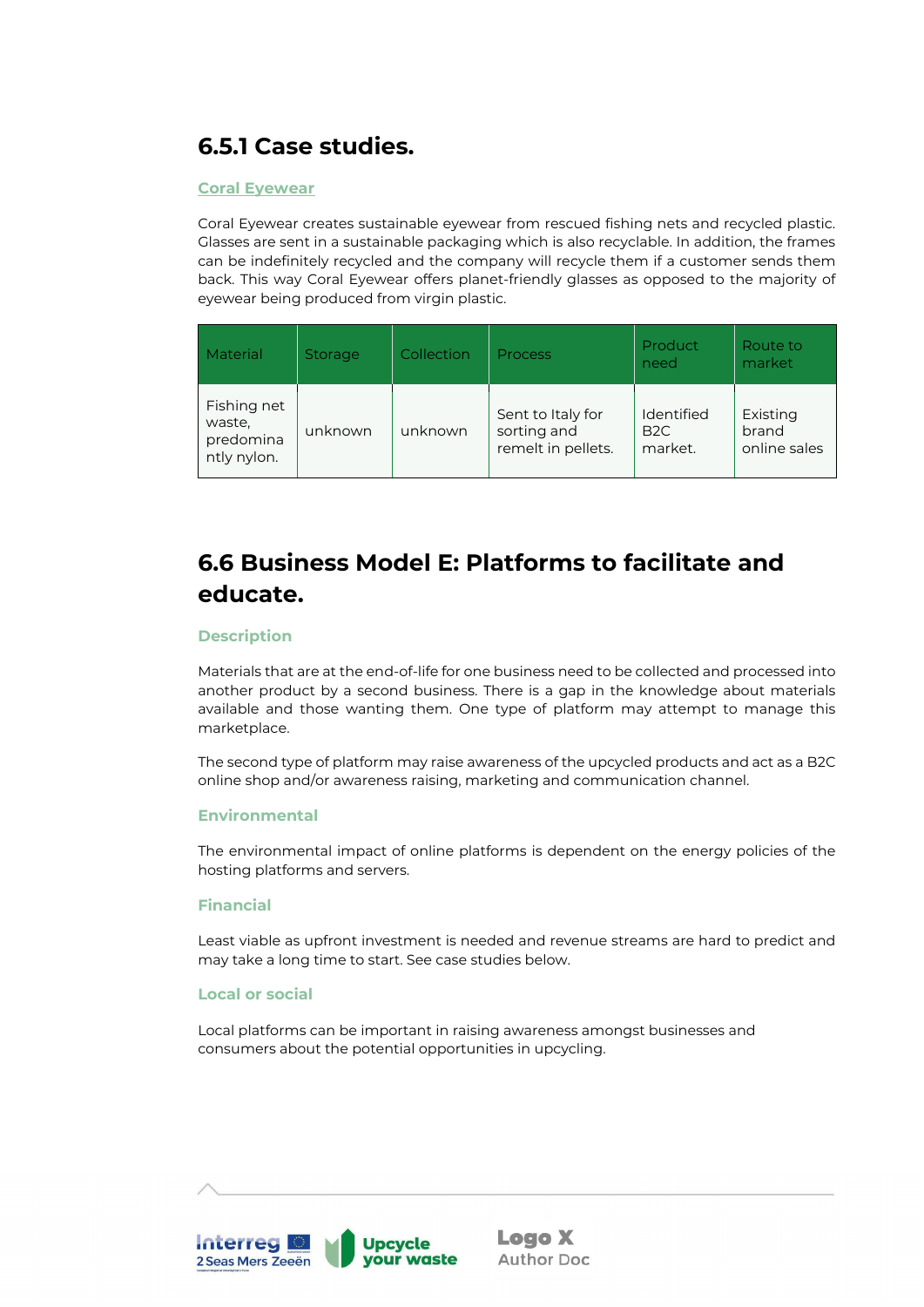# <span id="page-28-0"></span>**6.6.1 Case studies.**

### <span id="page-28-1"></span>**WatRest.nl - Netherlands**

This is an initiative to help companies easily find a customer or solution for your leftover materials and residual products. That can be a recycler for your plastic, or a trader for your pallets. This allows companies to save or even earn money.

On the website you will find a guide to possible buyers of your leftover materials and remaining products. Within a few clicks you will find addresses and telephone numbers. Also take a look at the tips.

If your residual flow is not listed, you can send them an email and they can submit it to their students as an assignment for a course or graduation assignment.

#### **Olio - household food sharing app**

Whilst not targeting businesses the Olio app is a good example of a platform that was created to reduce waste by facilitating sharing, in this case, of food waste.

[https://olioex.com](https://olioex.com/)

<span id="page-28-2"></span>**RecycleBlu**

RecycleBlu is a platform that allows the trading of recyclate and is an example of a functioning marketplace.

[https://www.recycleblu.com](https://www.recycleblu.com/)

### <span id="page-28-3"></span>**Scoop - Norwich BID Start UpCycle Weekend**

Scoop are here to solve a problem: far too much waste ends up in Landfills in the UK because producers don't know what they can upcycle or even how to do it. Likewise, upcyclers and potential upcyclers do not know what types of waste nearby businesses produce and how much of it could be made available to them so that they can make their upcycling ideas a reality.

The solution is Scoop - producers of materials are connected with consumers of goods through an online platform that prevents stuff from ever becoming waste in the first place. Using data such as the quantity, type, quality, availability and transportability of undesired goods, Scoop connects sellers with buyers to create a marketplace that reduces the overall amount of waste sent to landfill and enables the upcycling industry to grow. Intelligent data analytic software facilitates the exchange of upcyclable materials.

Scoop are aimed at the B2B market but also allow individuals to sign up and the online element of this business allows infinite scalability.

| Material Storage Collection Process |  |  |  | Product need Route to market |
|-------------------------------------|--|--|--|------------------------------|
|-------------------------------------|--|--|--|------------------------------|

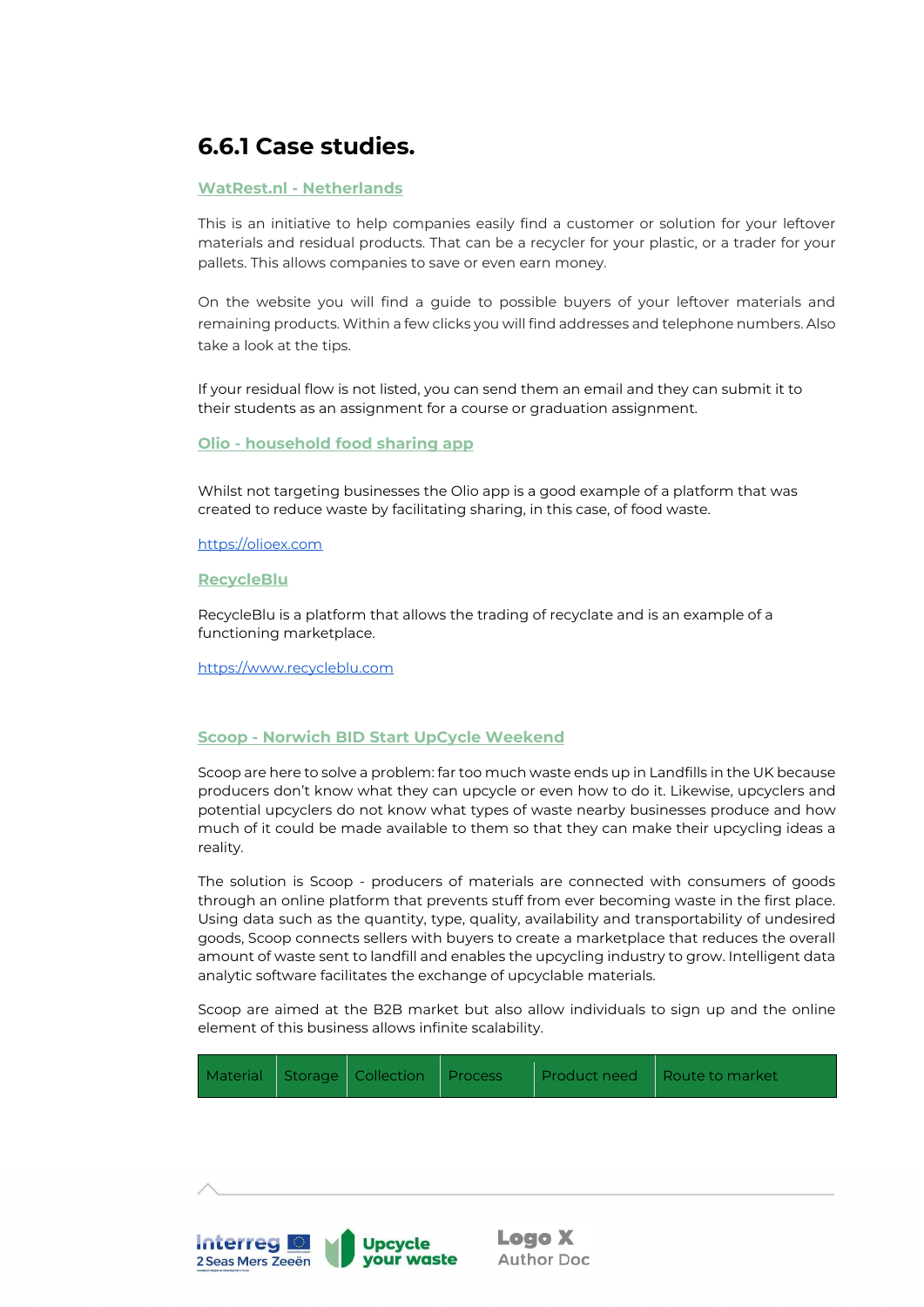| n/a | n/a | To be<br>arranged<br>by<br>upcyclers<br>in year one<br>and<br>unknown<br>in year 2 | Online<br>marketpla<br>ce | <b>Identified</b><br>need.<br>Unknown if<br>this is right<br>solution until it<br>goes to<br>market | Hard, Online<br>marketplaces need<br>matching, high levels<br>of supply and demand<br>and are famously hard<br>to get off the ground. |
|-----|-----|------------------------------------------------------------------------------------|---------------------------|-----------------------------------------------------------------------------------------------------|---------------------------------------------------------------------------------------------------------------------------------------|
|-----|-----|------------------------------------------------------------------------------------|---------------------------|-----------------------------------------------------------------------------------------------------|---------------------------------------------------------------------------------------------------------------------------------------|

### <span id="page-29-0"></span>**Waystr- Norwich BID Start UpCycle Weekend**

Norwich is filled with great shops all around the city, but unfortunately all these shops produce lots of waste materials. A lot of this waste gets sent to landfill or gets left around on the streets.

Waystr has come up with a solution to get businesses to upcycle their waste and then sell it to the people of Norwich through their platform online. The platform will be full of local business products and tips on how to upcycle waste at home. Waystr are partnering up with a local electric bike company to deliver the products but also are offering a click and collect service.

To demonstrate the products they are hoping to make planters out of pallets, these will be put around the city with a QR code stuck to it. The idea of this is to get the public to scan the QR codes which then comes up with information about how the product was made, how many different waste products were used and gives them an option to buy the same planter.

| Material | <b>Storage</b> | Collection | <b>Process</b>                                 | Product need                                                                                                | Route to market                        |
|----------|----------------|------------|------------------------------------------------|-------------------------------------------------------------------------------------------------------------|----------------------------------------|
| n/a      | For stock?     | unknown    | web<br>educatio<br>n and<br>physical<br>events | Market<br>research and<br>audits show a<br>lack of<br>understanding<br>about waste<br>costs and<br>impacts. | Through physical<br>space interactions |

# <span id="page-29-1"></span>**7. The supply side business case.**

There are three key reasons why businesses may want to be involved in upcycling projects: financial, environmental and local. Whilst the cost of waste management is important to business owners, it is believed that support for upcycling projects is more likely because of environmental and local factors.

### <span id="page-29-2"></span>**Environmental**

There are clear environmental benefits to any activity that keeps materials circulating for longer before they become a waste. Upcycling not only reduces materials going for final

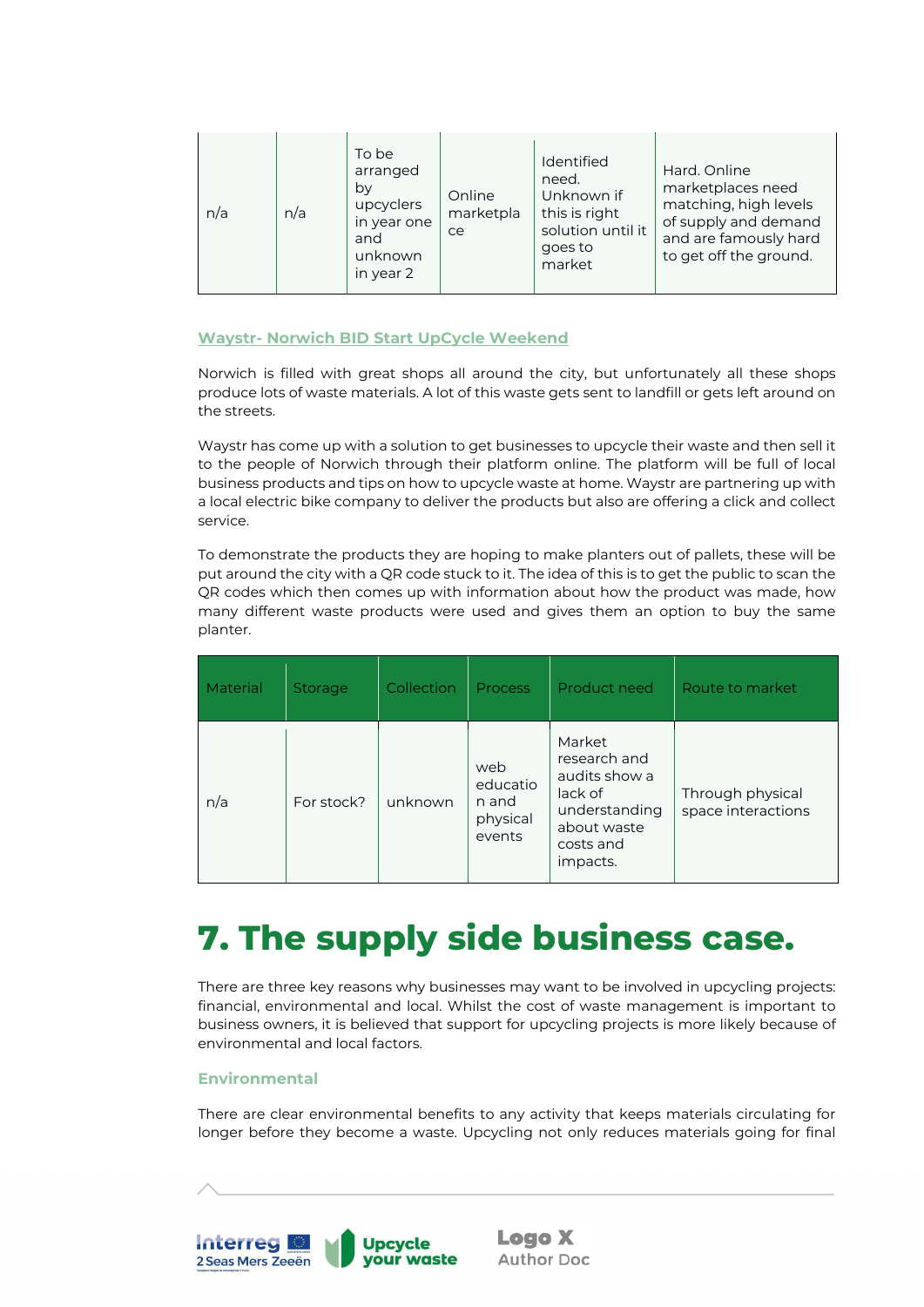disposal or recycling, it also turns them into higher value products. This reduces resource demand and the production of greenhouse gases associated with waste disposal.

#### <span id="page-30-0"></span>**Financial**

The waste audits demonstrated that there is a poor understanding of the actual cost of waste management in terms of direct costs and little to no understanding in terms of indirect costs. There is therefore the potential that any new upcycling project may be able to save a business money by removing waste materials at a lower cost than existing methods.

#### <span id="page-30-1"></span>**Local or social value**

Upcycling projects are most likely to be sustainable at a local level, because of the lower volumes of materials used. Once higher volumes of materials are needed in industrial-level processes, it is likely that they will be sourced through the existing waste management infrastructure where consistency can be guaranteed. Therefore new upcycling projects are most likely to operate at a local level. This can generate support for local job creation, the recirculation of money within the local economy and reduced transport and its associated emissions.

#### <span id="page-30-2"></span>**Involving local businesses**

There is no template for involving local businesses in upcycling projects. There are a number of different ways of finding both the materials that can be upcycled and the businesses that may be involved in the upcycling. For example, a tender may be run that makes available one or more materials, or that asks for a facilitating organisation or platform. A competition or Start Up type weekend may be organised to encourage entrepreneurial activity. Support may be given to existing and new organisations to develop new, or expand current, upcycling activities. Signposting and bespoke support may be given to organisations that produce waste. The report has discussed criteria for prioritising which materials to focus on in section 3.1. The table belows addresses some of the questions that businesses may have about joining.

| Waste is too expensive                | Recycling is always cheaper than landfill or<br>incineration. Upcycling may be cheaper<br>still                                             |
|---------------------------------------|---------------------------------------------------------------------------------------------------------------------------------------------|
| I don't have the time                 | The pilots may make your waste collection<br>system more efficient, which will take less<br>time                                            |
| I'm not interested in the environment | This project is supporting your local<br>economy so you'll get some good publicity<br>from joining in                                       |
| Why should I join in?                 | There will be a load of publicity around this<br>pilot so your business profile will be raised                                              |
| Why should I join in?                 | You might learn something interesting or<br>useful from another local business, or even<br>another business in one of our partner<br>areas. |
| Why should I join in?                 | This pilot is supporting the local economy                                                                                                  |

#### <span id="page-30-3"></span>**Table 7.1: Questions businesses may ask about joining a pilot.**